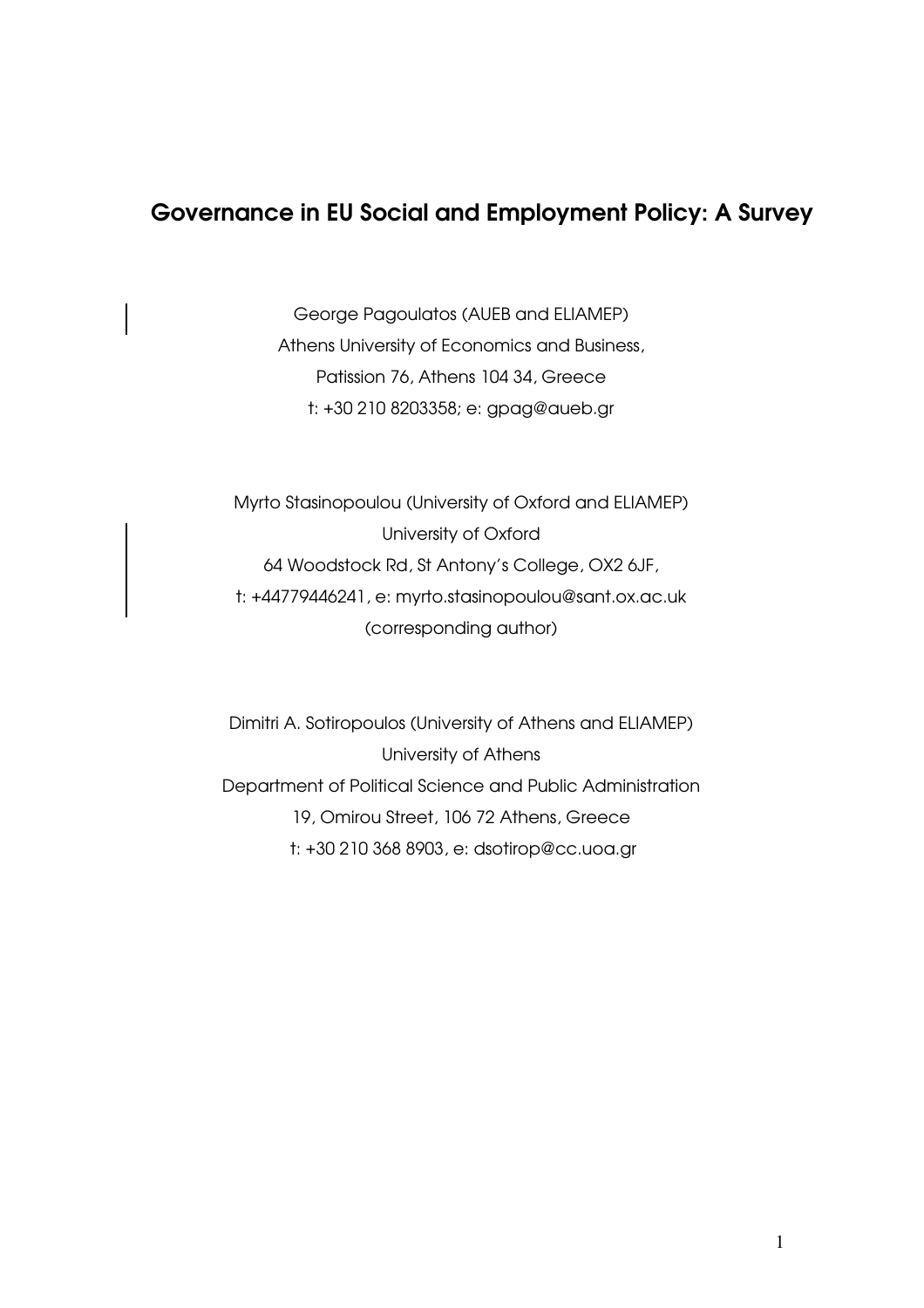## **Abstract**

This paper examines social and employment policy governance in the European Union since the European Employment Strategy and the Open Method of Coordination were launched. It focuses on the role of this new mode of governance in obtaining the goals of social cohesion and competitiveness, as set in the Lisbon Agenda. For this purpose, this overview includes, first, a brief introduction to new modes of governance; second, an outline of the key characteristics, actors and processes of the OMC and EES; third, a review of the strong points and weaknesses of these modes of governance; and fourth an overall assessment of the impact of the OMC and EES, which reveals potential reform directions that the enlarged EU may follow in the face of future challenges.

Key words: European governance, social policy, employment policy, Open Method of Coordination,

#### l I. Introduction

The literature on new governance sprang out of the realisation that at least since the 1980s the way advanced industrial societies were governed has been gradually modified. For example, new public-private partnerships and networks of NGOs, associations and state agencies replaced or complemented central government institutions in policy-making and implementation, while supra-national actors also assumed significant roles in various policy areas. However, the changes brought about by new governance may have been exaggerated. New governance structures may not be understood as a substitute for traditional government. Rather they constitute a mode of steering societies which is complementary to traditional government (Peters and Pierre 2006). Regardless of the extent to which central government in contemporary European states has been hollowed-out and the possibility to speak of governance without government (Rhodes 1996), certain functions are common to both traditional state and new governance structures. Such functions include setting priorities and selecting among them, resolving conflicts both at the programmatic level and at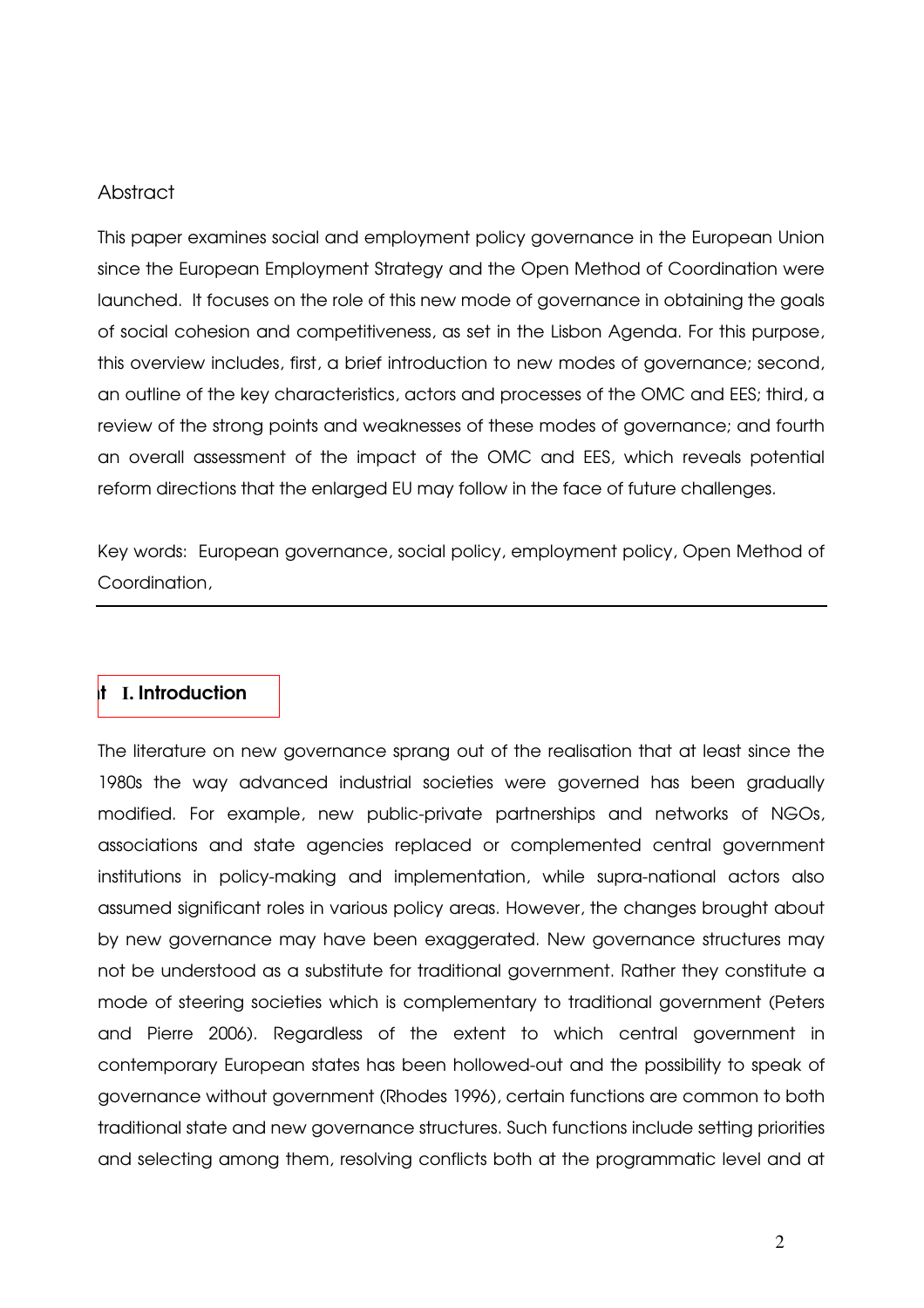the level of social interests and implementing policy decisions (Peters and Pierre 2006: 215-216).

The study of the manner in which traditional state structures have handed the execution of the aforementioned functions over to new governance structures has primarily focused on public policies other than the social and employment policies which this paper is about. The same shift from traditional to new modes of governance has started from the level of the central, regional and local government and only later has it moved to the EU level. It should then be interesting to find out what we could learn about new governance through the study of social and employment policies, not only at the national, but also at the supranational (EU) level.

Social and employment policies are but two examples of a larger trend of shifting to new modes of governance in EU policy areas, which characterizes both policy-making and policy-implementation. The new modes of governance reflect a shift away from hierarchical policy-making, which privileged a 'top-down' fashion of decision-making, to more consensual modes of decision-making; a preference for delegating some competences to relevant organizations and collective actors; and an emphasis on including all relevant stakeholders (Risse 2004). In the context of new modes of governance policy-implementation is also meant to be consensual, delegated and inclusive. Behind these shifts there is a realization that old-style policy-making and traditional 'hard law' regulation may not work in a complex environment consisting of 27 EU member-states each of which may additionally be domestically organized in multi-layered governing structures.

Keeping these considerations in mind, in the remaining of this paper we briefly discuss social and employment policy in the EU before and after the Lisbon agenda. We emphasize the period after 2000 and present the key characteristics of the Open Method of Coordination (OMC) and the way it has evolved. We list the main actors involved in this new mode of governance and assess the major strengths and weaknesses of the new process. We touch upon the effects of OMC on EU enlargement and elaborate on how EU social policy is being transformed. In the prior to last section of the paper we assess the key characteristics, processes, key actors, strengths and weaknesses of the European Employment Strategy (EES), also looking at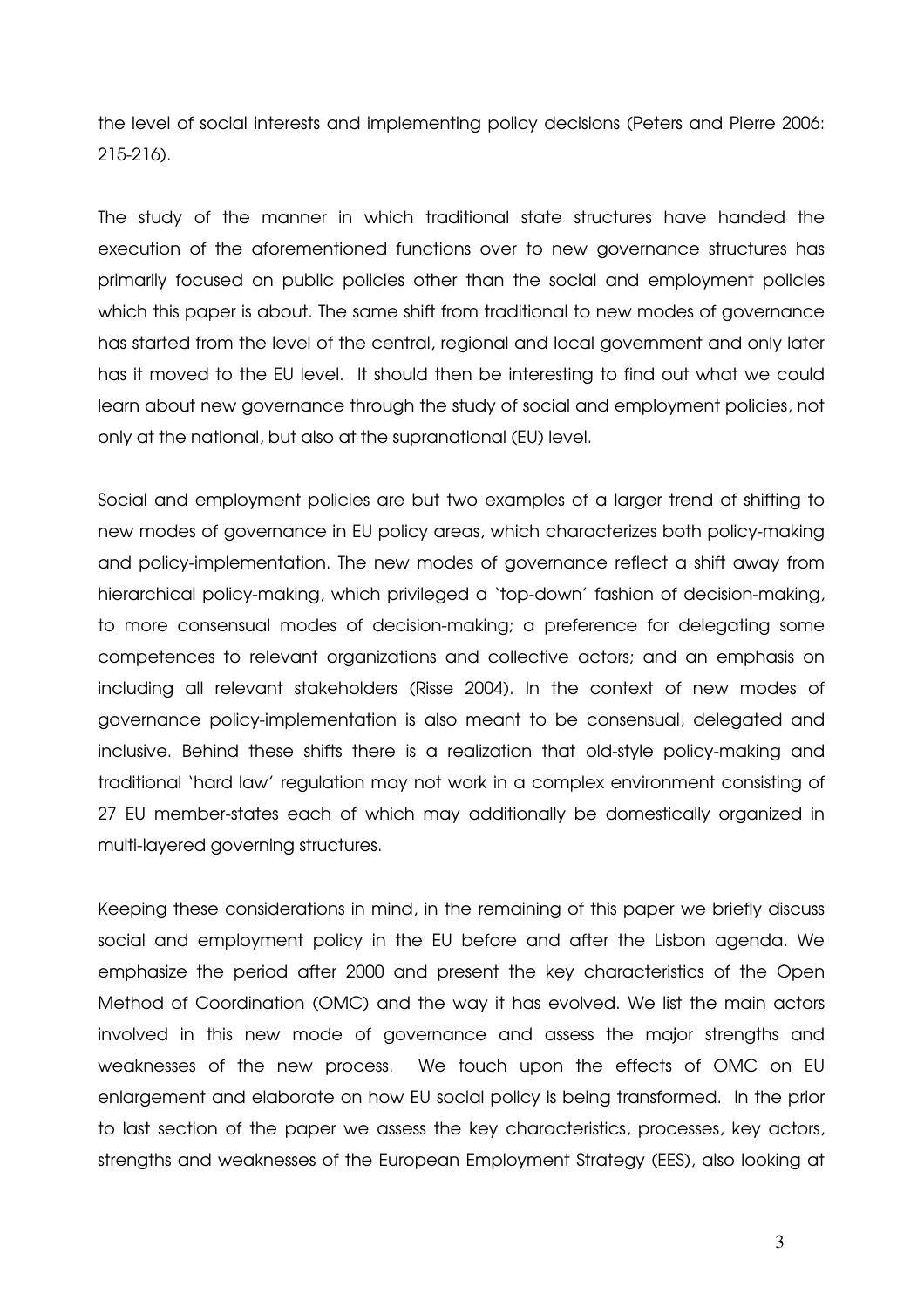the challenges the EES faces today and the reform paths it may take in the future. In the last section of the paper, we assess the advantages and disadvantages of the OMC and the EES. We argue three things. First, these two new modes of governance have not altered traditional governance structures, but have somehow become complementary to them. Second, despite their mixed performance, both OMC and EES are part and parcel of today's EU policy repertoire. And, third, there is ample room for improvement for both modes of governance.

#### II. EU Social and employment policy before the Lisbon agenda

In the years that followed the Treaty of Rome, European social and employment policies mainly acted as corrective to the market mechanisms (O Connor, 2005). It was not until the 1980s that the idea of a social policy counterbalancing the market building process emerged. Although the Single European Act was not finally complemented by a significant social programme, Delors's White Paper Growth, Competitiveness and Employment highlighted the interrelation between these three targets and called for a shift "from harmonization to the definition of pertinent policies" paving the way for a soft-law Community approach (Régent, 2002: 3). Owing to political disagreements, the European Social Dialogue (Maastricht, 1992) took the form of a blunt intergovernmental compromise (Garcia et al, 2004). Although the monetary union project created a spillover of multilateral surveillance methodologies and aspirations to employment policy-making, the Essen European Council (1994) failed to set an employment strategy, given the insufficient political consensus.

By the late 1990s, a new sociopolitical context emerged. The three new member states (Sweden, Austria and Finland) defended a European solution. The centre-left governments in the UK, Italy and France faced increasing public pressure for social protection in the context of intensifying poverty, unemployment and economic stagnation. Facing a growing anti-Brussels backlash, heterogeneous preferences and divergent welfare state traditions, the EU member states reached an agreement to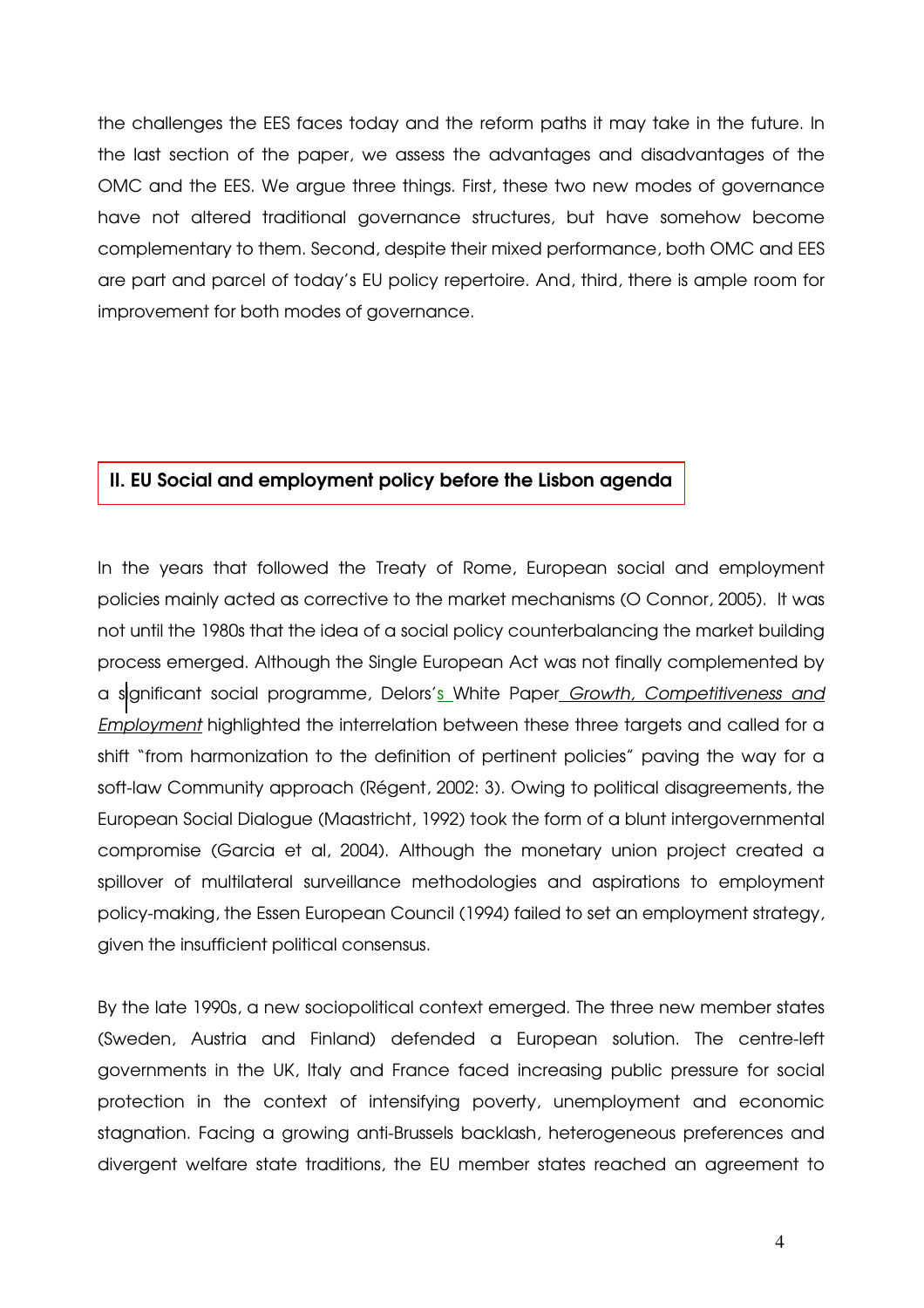move to "more flexible and participatory approaches and semi-voluntary forms of coordination" ((Mosher and Trubek, 2003: 63). The Amsterdam Treaty (1997) set the institutional framework for the European Employment Strategy (EES), which adopted soft methods of coordination (OMC) to achieve the following broad employment and social "policy guidelines"(EC 2003: 12-22):

- The creation of more and better jobs
- A new balance between individual security and flexibility
- The fight against poverty and social exclusion
- The linking of economic performance with solidarity
- The promotion of gender equality, and, additionally,
- The strengthening of social policy aspects of East European enlargement

The EES paved the way for the introduction of OMC in social policy (Lisbon summit, 2000), which reinforced the social pillar of European integration in a number of "sensitive" social policy areas in order to deal with challenges linked to globalization and EU enlargement (Nice and Stockholm Summits).

# III. Social policy and economic competitiveness in the Lisbon agenda

The Lisbon Agenda recognized social policy as a "productive factor" (O'Connor, 2005) and focused on the interplay between economic, employment and social policies. The move "from employment-focused social policy to social policy that is still employmentanchored but has broader objectives and redistributive implications" (O'Connor, 2005: 354) searched to reconcile the priorities of social cohesion and market flexibility (Rhodes, 2005). OMC was introduced as "the methodological paradigm for European Social Policy" and was expected to boost the ability of the European Social Model to provide significant "added value" to national policies (Garcia et al., 2004).

# Why was OMC introduced in Social Policy: key characteristics and process

In social policy neither pure integration nor pure cooperation are workable solutions at the EU level. Pure integration is challenged by the wide diversity of national welfare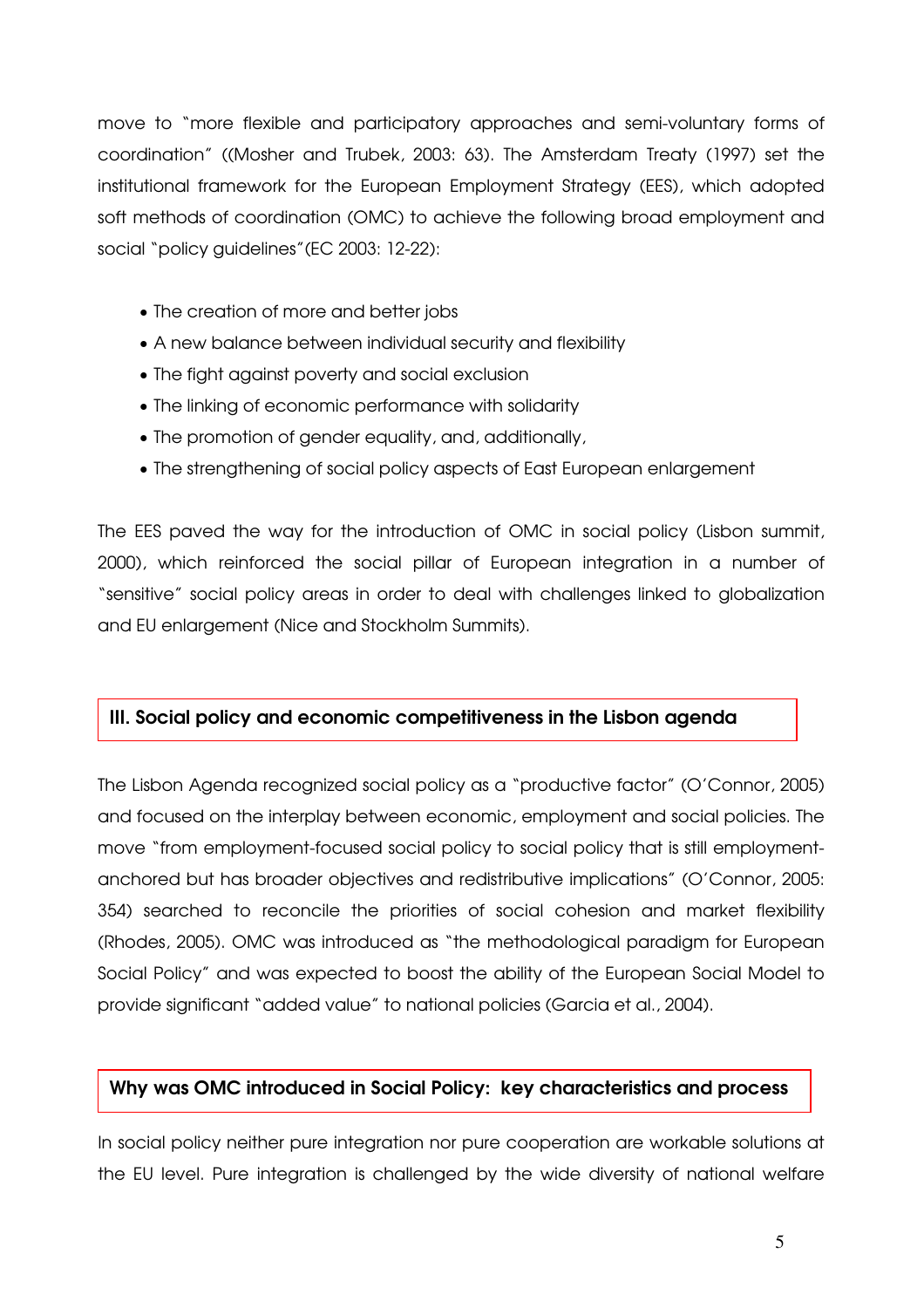states, the anti-Brussels public sentiments, and the unwillingness of national governments to transfer competences in fields of major electoral significance (Scharpf, 2002; Leibfried, 2005). Still, the development of social policy is not a purely national concern, given the to spillovers between EU market and national social policies.

Pure co-operation is limited among governments whose "traditional policy toolkit" is either ineffective –constrained as it is by EMU and global financial forces (O'Connor, 2005)—or far too costly (Leibfried, 2005). As the influential Lucas critique puts it, the "tool kit" available to governments in the 1990s and 2000s was not as rich and effective as in the 1960s and 1970s. The OMC emerged as an alternative logic, a compromise between integration and cooperation (de la Porte et al., 2001), in policy areas where a uniform European "top-down" hard-law solution was not feasible, and yet "openly" coordinated national policies were desirable. It sought to reinforce the social pillar of European integration and to complement rather than substitute for Community action in areas with limited scope for European legislation. It is a decentralized yet carefully coordinated iterative process based on principles of good governance, such as accountability, inclusiveness and effectiveness (de la Porte et al., 2001). As a policy coordination instrument OMC has the following main characteristics (Bache and George, 2006; de la Porte et al., 2001; Metz, 2005):

- 1. Policy choices remain at national level. Legal responsibilities at supranational level (European welfare law, European Court of Justice) are explicitly excluded. Still, national policies are acknowledged as matters of common concern.
- 2. Co-ordination is decentralized and open to a wide range of actors in the private and public
- sector. It lacks a Treaty basis and it is voluntary and non-binding. There are no formal sanctions or constraints.
- 3. The European Council and the European Commission have an important role, and there is a minimal role for the European Parliament.
- 4. There is no Brussels welfare bureaucracy, nor a "European social budget", in the sense of direct taxes or contributions to back the initiatives taken under the OMC.

By 2002 a growing number of OMCs covered a number of policy areas and differed in their objectives, procedural characteristics and institutional setup (Metz, 2005: 7). As a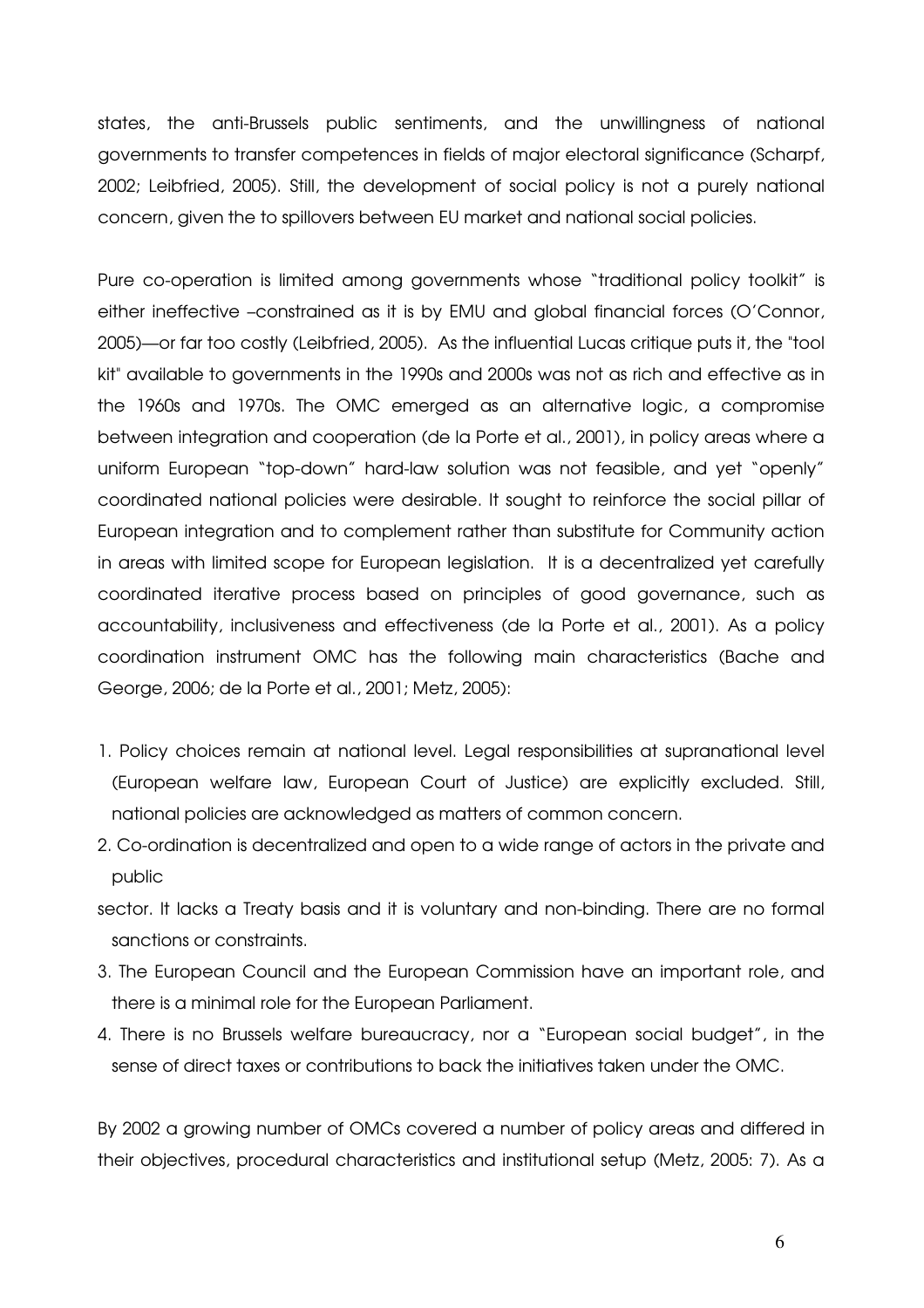process, however, OMC in its general form is "designed to help Member States to progressively develop their own policies" and is based on:

1. fixing guidelines for the Union combined with specific timetables for achieving short, medium and long term goals;

2. establishing quantitative and qualitative indicators and benchmarks against the best in the world and tailored to the needs of different Member States and sectors as a means of comparing best practices;

- 3. translating the guidelines into national and regional policies by setting specific targets and adopting measures, taking into account national and regional differences;
- 4. Periodic monitoring, evaluation and peer review organised as mutual learning processes." (EC, 2000: paragraph 37)

Therefore OMC includes a top-down "politics of strategization", where the development of ideas takes place, and a bottom-up "politics of reaction", where the national actors decode the guidelines according to national differences, implement policies in line with the principle of subsidiarity, and provide feedback (Chalmers and Lodge, 2003).

#### The main actors

The OMC altered the roles of traditional policy-making actors and introduced new ones. The Council has the final say in Guidelines, the Joint Reports and Community Action Programmes. In June 2000 it gave a formal advisory role to the Social Protection Committee. European Commission coordinates actions, identifies relevant issues and actors (Bache and George, 2006). It contributes in assessing the National Action Plans, drafting the new guidelines, and undertakes direct actions in areas such as social inclusion. It organizes the peer review and mutual learning processes, and the load of information to and from participants (de la Porte et al., 2001). The Commission exerts significant influence by endorsing the Council's decisions (Smismans, 2004). The European Parliament also retains an advisory role (through the Committee on Employment and Social Affairs). The European Court of Justice is explicitly excluded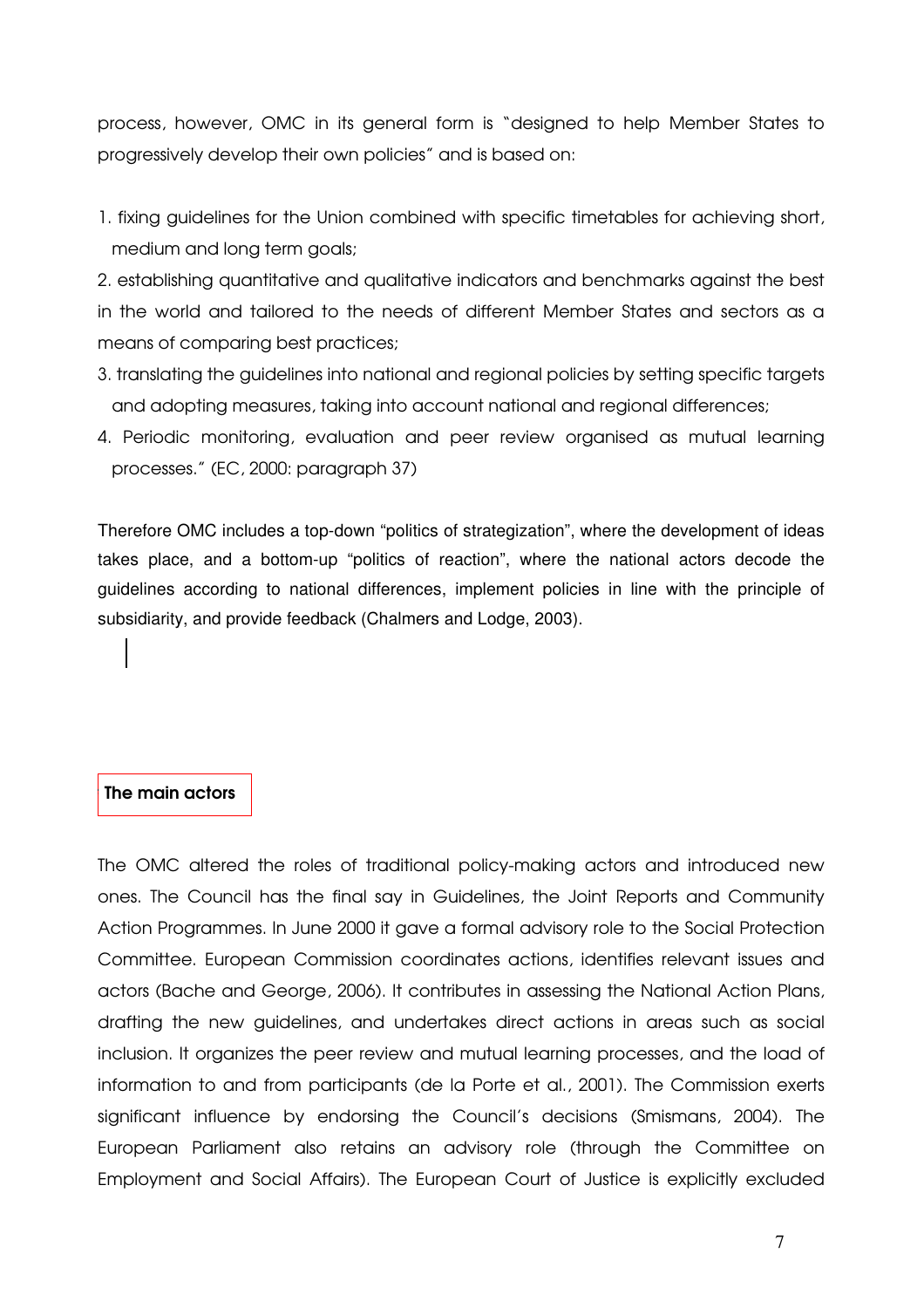from the process but its decisions -along with those of the Ecofin Council- often shape benchmarks and guidelines (Leibfried, 2005).

National actors have a critical role "as interpreters between sub-national actors and organizations on the one hand, and the array of good (and bad) practices (..) on the other hand" (de la Porte et al., 2001: 300). In fact, the success of the OMC depends crucially on the efforts of national governments. Stakeholders (social partners, NGOs, grassroots organizations and think tanks) are invited to spread knowledge and modify indicators (O'Connor, 2005).

#### The OMC as a new mode of governance: strong points and weaknesses of the OMC design

The OMC's main added value lies in its potential to invite, rather than "dictate", governments to make commitments in policy areas where they are traditionally unwilling to hand competencies over to the EU (Mosher and Trubek, 2003; Busby, 2005; Ferrera et al., 2002). As a result, OMC may initiate progress where the prospect of further legislation becomes too rigid to deal with national differences thus undermining the legitimacy of the European Union (Bache and George, 2006). Moreover, policy learning through OMC illustrates the positive effects of European integration on domestic policymaking (de la Porte et al., 2001).

OMC presents new potential for bottom-up participatory governance. By "reaching out to citizens through regional and local democracy" it is designed to create a profoundly inclusive policy making process (Régent, 2002). Its flexible and iterative character allows for constant adjustment and learning (Chalmers and Lodge, 2003: 11). Yet OMC is not a "fully open means of intervention" (Régent, 2002: 23). It "is not just a provision but also a process which provides a soft frame to hard law interventions and has its own way of sanctioning" (naming and shaming, peer review) (Régent, 2002: 23). At the same time it focuses on outcomes rather than means, which fits well with the subsidiarity principle. Finally one of the core advantages of OMC is its policy learning dimension (Chalmers and Lodge, 2003). National authorities confront new policy-making paradigms and familiarize themselves with new aspirations and vocabularies (Trubek and Trubek, 2005).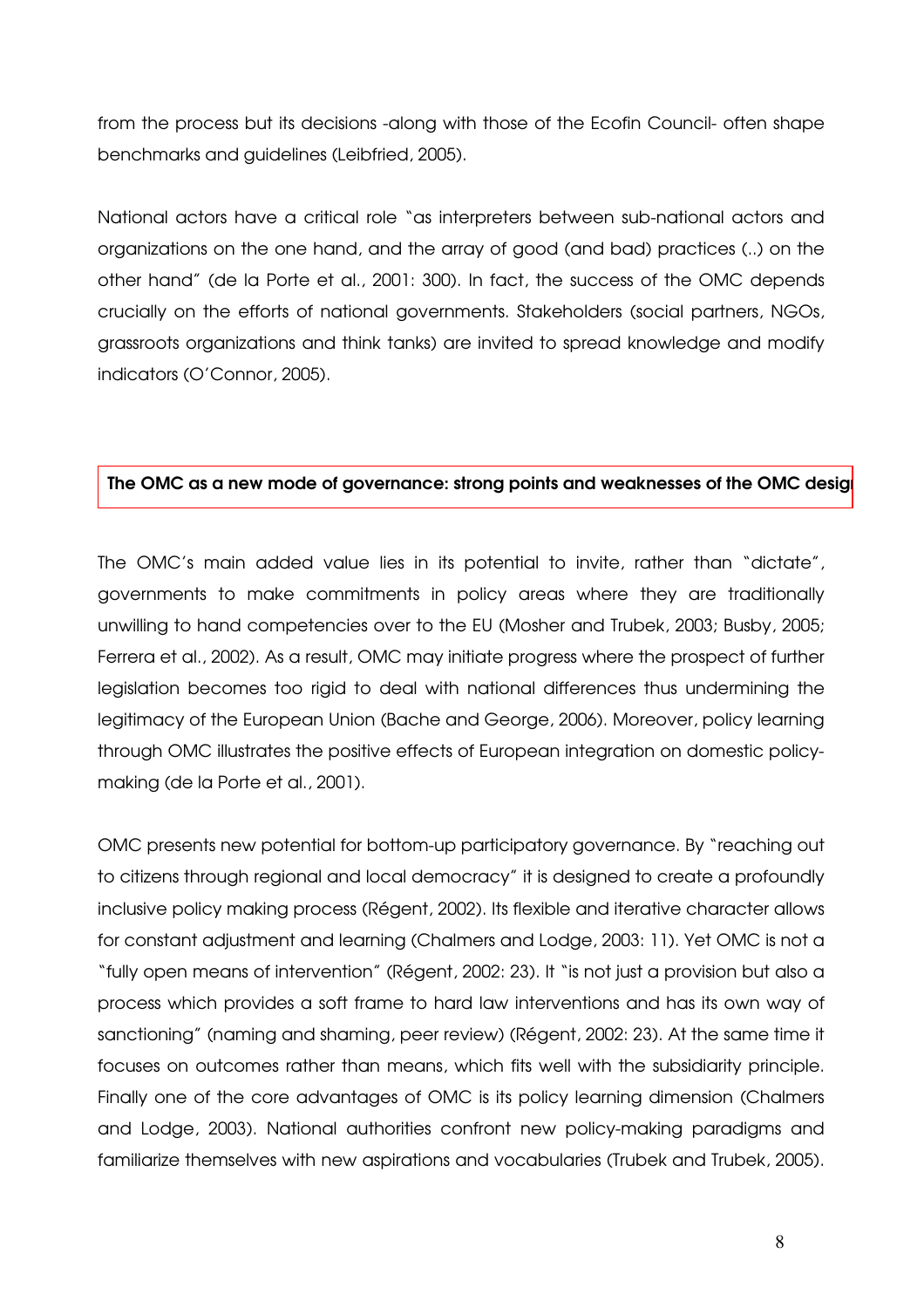OMC has the potential to destabilize existing understandings, provide room for experimentation and give rise to new solutions to existing problems (Mosher and Trubek, 2003).

Nevertheless, the OMC design comes with a number of weaknesses in what concerns its legitimacy and effectiveness. The weak role of the European Parliament and the bureaucratic/"executive character" of OMC (Metz, 2005) indicate that OMC, by construction, is more top-down rather than bottom-up driven thus risking to be perceived as just another governmental process "within obscure networks" of executive committees at the European level (Collignon et al, 2005: 12). The absence of clearly institutionalized "open access" to stakeholders (Chalmers and Lodge, 2003) and the growing role of the Commission is another clear manifestation of this imbalance. One may speak of a Method of Centralization which is "Open"-ended in its outcomes and not in the sense of the assumed bottom-up participation and public scrutiny (Smismans, 2004).

Benchmarks and targets are bound to be too many and some would argue too naïve given the diverse welfare priorities, the different starting points and institutional arrangements (Chalmers and Lodge, 2003). Even under the assumption of similar objectives, benchmarking risks ignoring crucial differences among member states (de la Porte et al. (2001); therefore, learning through benchmarking may backfire (Lundvall and Tomlinson, 2001, in de la Porte et al., 2001). In the absence of a clearly institutionalized bottom-up participation the benchmarking exercise may also become "a threat for rather than a radicalization of the principle of subsidiarity" (Smismans, 2004 : 14).

The feedback mechanisms (Eurostat, national governments) provide vague and often contradictory statistical data. This "data deficit" (O'Connor, 2005) undermines the OMC potential which depends crucially on statistical data in order to develop accurate indicators, targets and benchmarks. Assuming for a moment the possibility of defining accurate indicators, the OMC process is still unlikely to relate performance to results due to the lack of appropriate knowledge systems that would provide policy makers with an aggregate and coherent pool of information on good practices (Chalmers and Lodge,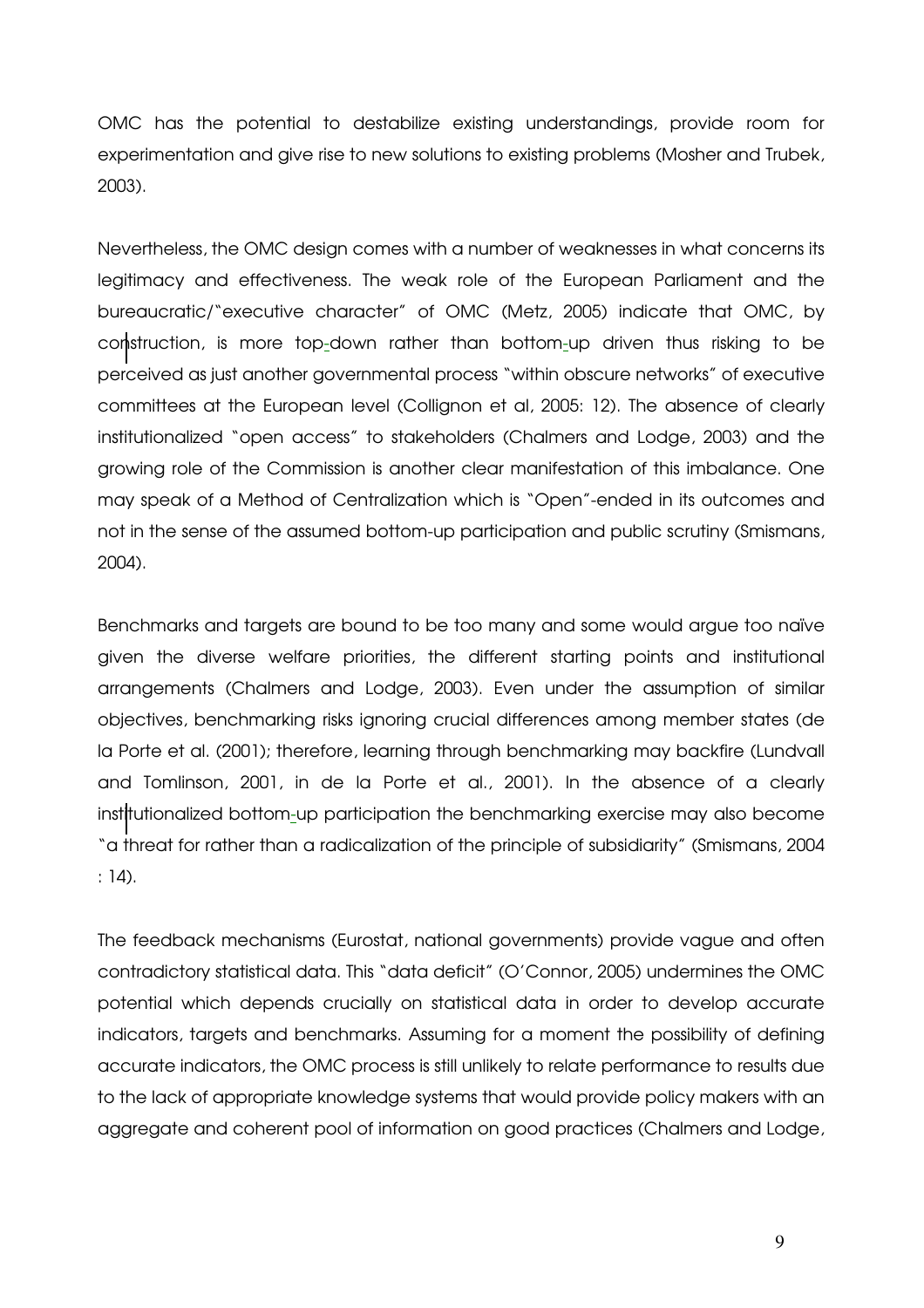2003). Overall, there is "no convincing system of categories as a methodological tool to identify promising fields of application" (Metz, 2005: 5).

The peer review system is also insufficient partly due to the slim incentives provided to countries to name and shame other member states and to refrain from a dully selfassessment of their own NAP goals (Metz, 2005). The emphasis on quantitative evaluation may be counterproductive as it might encourage governments (..) to overestimate their performance or to avoid long term reforms that tend to be politically costly (Collignon et al., 2005: 15). Finally, the OMC process runs the risk of becoming a merely symbolic exercise that is too truncated to create useful feedback (Mosher and Trubek, 2003).

## Overall Assessment of the OMC impact on social policies

Two crucial questions need to be answered. Has OMC lived up to the expectations? And, at the end of the day, is OMC suitable for European social policy? In the absence of sufficient proof of indisputable causal relationship between OMC processes / initiatives and social policy modifications, the successes and failures of the OMC are still debatable.

In terms of outcomes, the empirical findings are far from conclusive. On the one hand OMC has generated change by increasing awareness on issues of social inclusion (Bache and George, 2006), and insight on the causes of poverty and social exclusion. Leibfried (2005) reports "several instances" of high levels of competitiveness and employment without discounted social-policy ideals. "The patchy and unsatisfactory 2001 NAPs/incl" have somehow managed to contribute to combating social exclusion by providing bottom up information, prompting monitoring structures, and identifying weak policies (Ferrera et al., 2002). On the other hand, the rate of transposition has varied across countries and policy areas, being especially low in social and employment policies. Very few of the transposed directives were correctly implemented (Collignon et al., 2005). OMC, has been a "tactical response with limited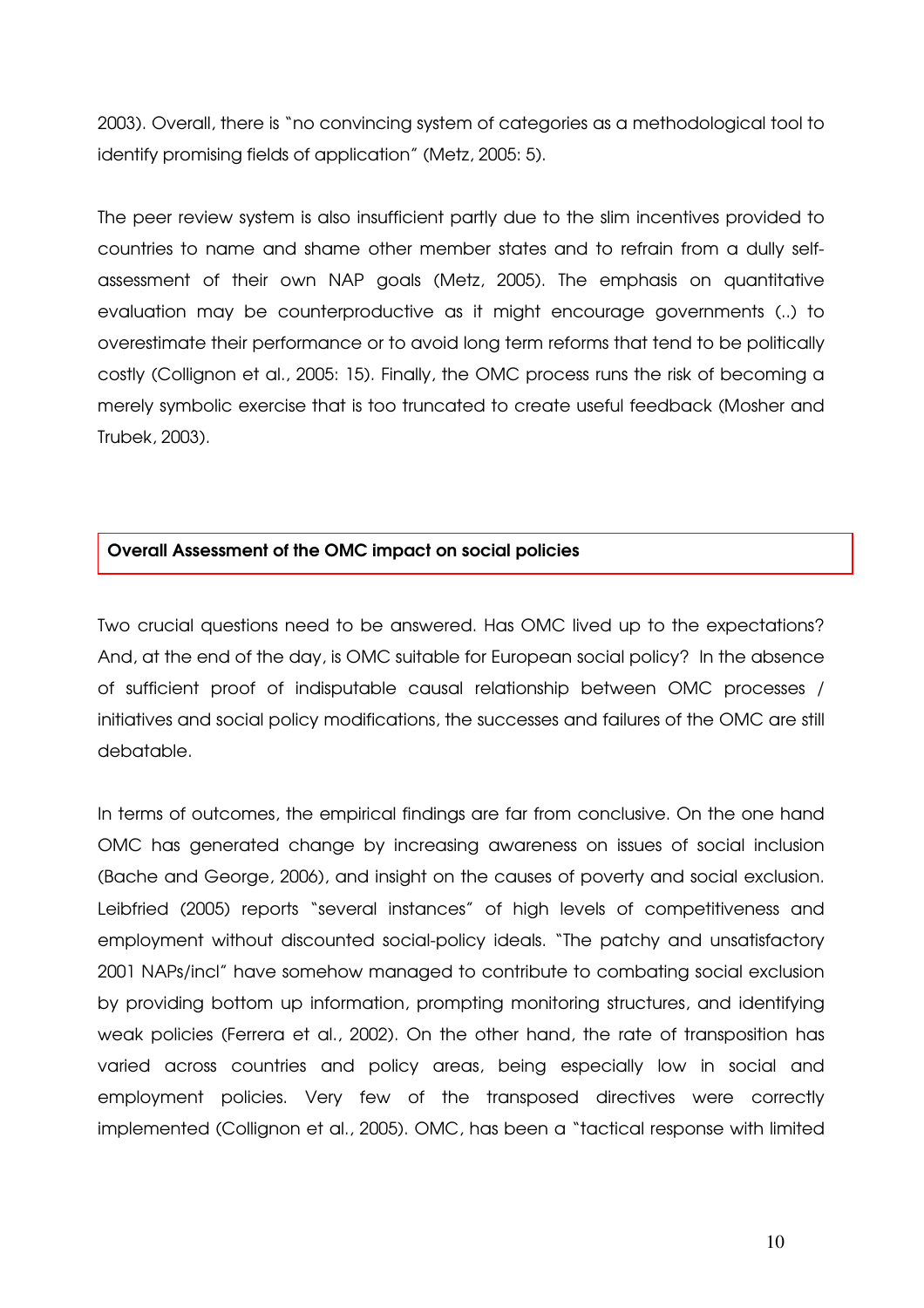manoeuvre to the new political economy of the Eurozone" (Chalmers and Lodge, 2003.:2).

In terms of the OMC potential, fierce debates have not yet settled to a consensus. OMC may induce changes in policy outlook, new alliances, and a new equilibrium of national social policy making (Mosher and Trubek, 2003; Rhodes, 2005). It has a value added "when the premium for the Commission is to make a start on building an acquis communautaire" especially when authority at national and EU level is diminished (Leibfried, 2005) (Bache and George, 2006). Ultimately, it has the potential to lead to legally binding decisions by creating "a climate of conformity to a legal norm" (Busby, 2005: 34) and an opening for synergies between soft regulation and framework directives (Scharpf, 2002).

From a hard-law proponent's perspective, however, OMC may actually be crowding out opportunities for necessary hard legislation (Trubek and Trubek, 2004), as in the case of social and employment policy areas characterized by strong negative externalities (Collignon et al., 2005). It may enfeeble the social policy influence of EU on national legal systems (Busby, 2005: 36). On a more polemic tone, OMC has been accused of representing "an incoherent set of welfare targets and strong neo-liberal policy dynamic" which fails to take into consideration the far-reaching alternatives welfare states may suggest (Chalmers and Lodge, 2003). It allows only for supply side structural reforms (Collignon et al., 2005) and tends to reward member states either loyal to this neo-liberal agenda or already meeting the objectives set (Chalmers and Lodge, 2003).

Enlargement however may involve renewed roles for the Lisbon Strategy. The new member states share important social problems and reform challenges in sensitive social policy areas (ageing populations, low employment rates, high unemployment rates and regional gaps). Ferrera et al. (2002: 232) note that the Lisbon Agenda provided the governments of applicant countries with arguments, examples and the policy toolkit to implement EU social policy objectives. Thus, although enlargement increased the heterogeneity of the European Union, it has also stressed the need for and the positive role of policy learning through OMC. However convincing some of the critiques may sound, it is too early to condemn the OMC. Arguments against the OMC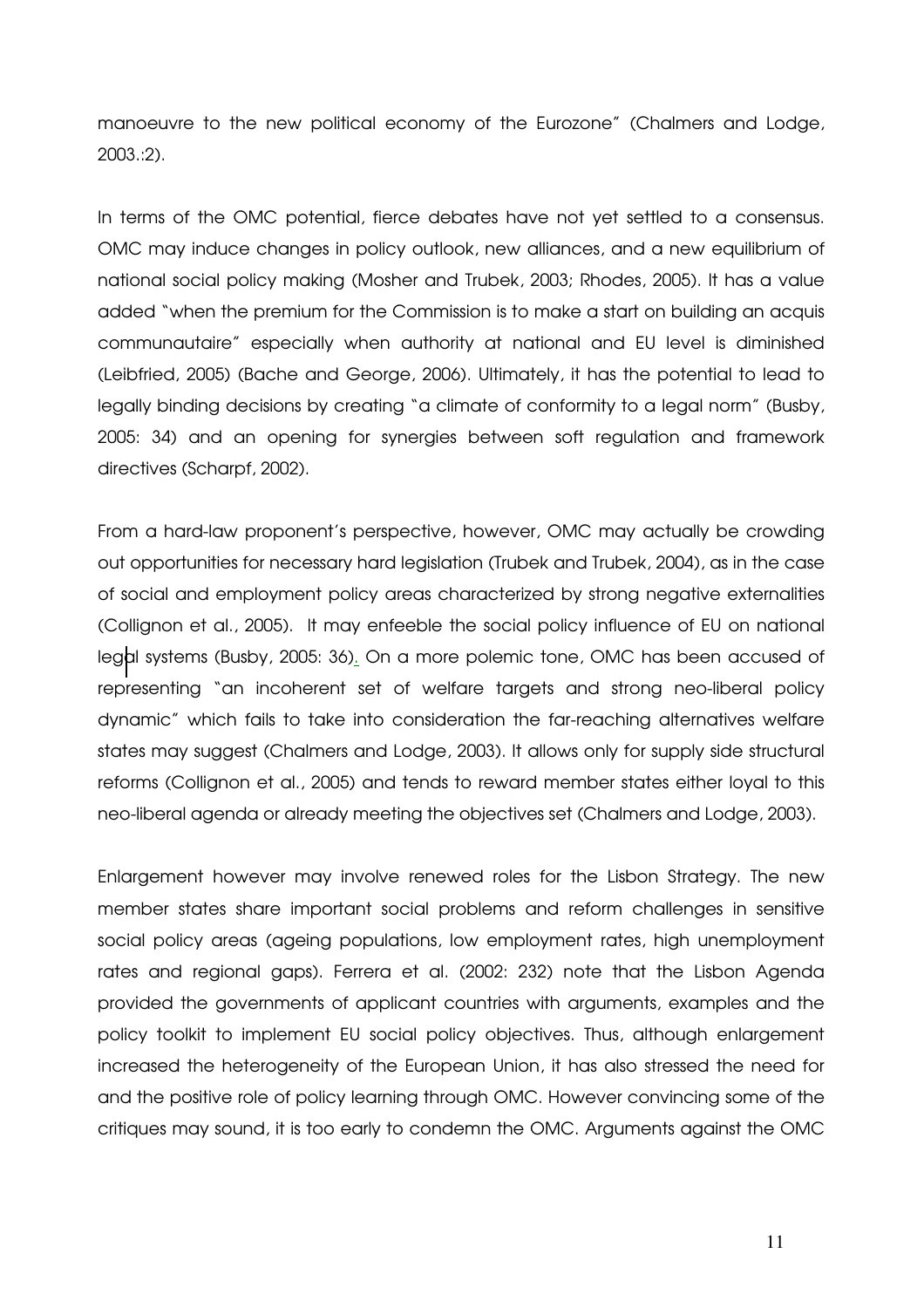tend to underplay the problems of traditional regulating methods and do not take into account that the OMC has not run its full course.

# Reforming European social policy making

How could OMC develop its full potential? One way forward is to make OMC itself more effective. As a first step, criteria of identification of potential fields of application should be agreed upon (Metz, 2005; Scharpf, 2002). Streamlining and modernizing the OMC, especially by simplifying and rationalizing its objectives, is the second important step. Furthermore, the OMC processes should involve both intergenerational and international considerations of dynamic phenomena such as migration or pensions (European Commission, 2005). To deal with the institutional imbalance, exacerbated by enlargement which boosted the status of the Commission (de la Rosa, 2005), public scrutiny and democratic debate should be openly held at least annually with the participation of social NGOs (Social Platform, 2005). To strengthen its democratic legitimacy, overall, and decrease its executive character, OMC needs to be further complemented with a more active parliamentary involvement (Metz, 2005) (1)

A second way forward is to reform European Social policy-making in a broader sense, by combining hard and soft regulation mechanisms. Trubek and Trubek (2005) support the view that OMC becomes a powerful tool when used in conjunction with the EU Charter of Fundamental Rights. OMC should complement judicial action in some cases (political and civil rights) and substitute it in others (economic and social rights). An important part of recent literature calls for a more definite institutionalization of the open co-ordination in the Treaties, which would make it more binding and transparent (Metz, 2005). Still, constitutionalization of OMC in its present form might not be a sufficient solution to what Scharpf (2002) calls "constitutional asymmetry of social and economic policies". Scharpf (2002) proposes instead a combination of framework directives addressed to subsets of member states with similar policy directions and binding minimum floors corresponding to national conditions.

# IV. The European Employment Strategy: basic elements, processes, key actors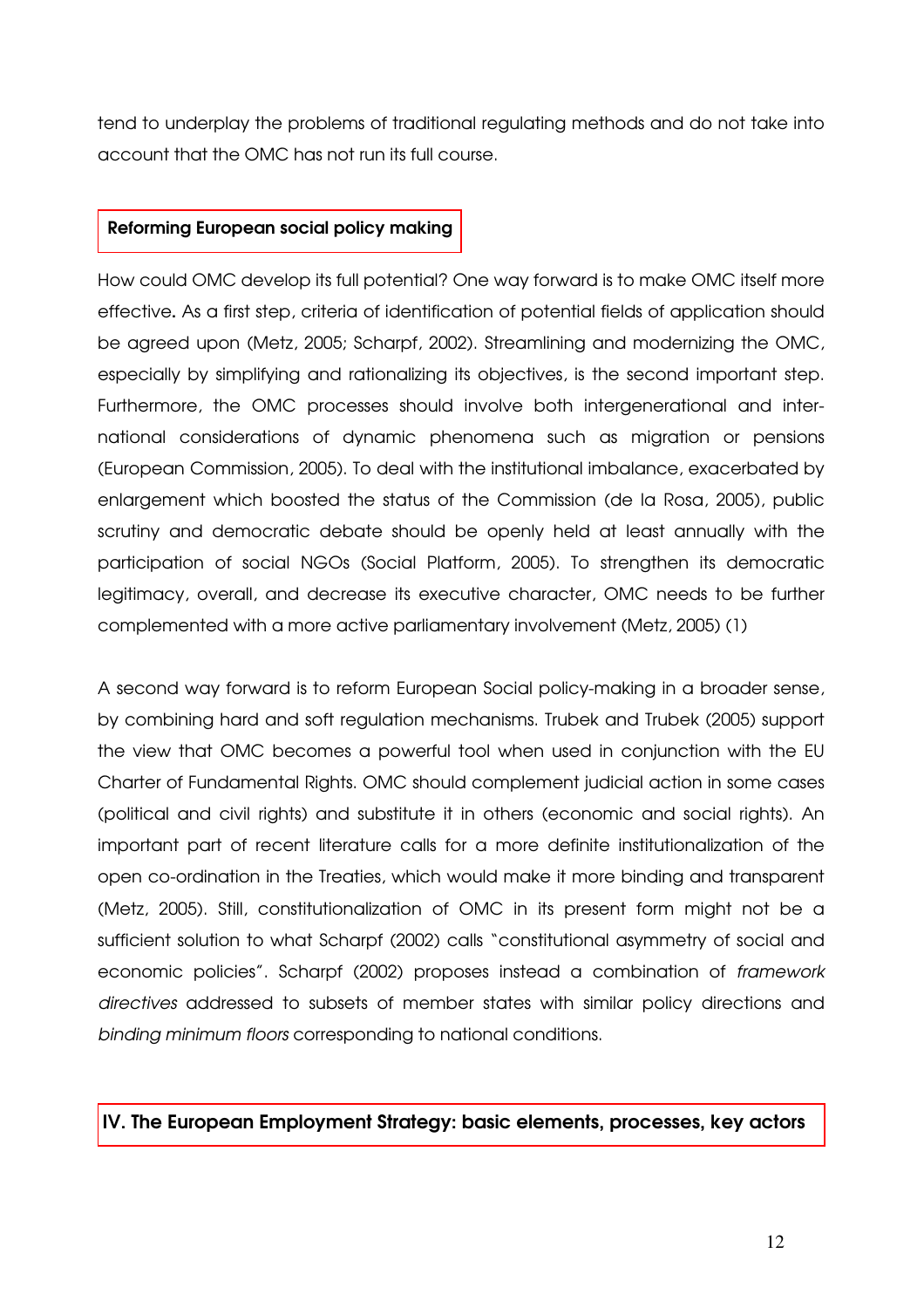The EES, a multi-tiered, flexible, decentralized and iterative process, was set in motion in the Jobs Summit (Luxembourg 1997) and became the model of non-binding, sanctionsfree management by objectives. It has been the forerunner of OMC, but developed in parallel and often overlapped with social policy (Rhodes, 2005). Still, it has two distinct characteristics: a Treaty base and (national and common) recommendations issued by the Commission (Smismans, 2004). The Amsterdam Treaty identified three main objectives: first, to increase the legitimacy of European-level action; second, to enhance the efficiency of Social Europe by dealing with the opposition to the implementation of directives and the sluggish progress in social partners negotiations; and, third, to accelerate national employment reforms (Goetschy,1999)

During the first phase of its implementation (1997-2003) the EES was closely correlated with the overarching goal of improving economic performance and competitiveness, and was organized around four main objectives (employability, entrepreneurship, adaptability and equal opportunities) and some twenty guidelines (Régent, 2002). Since 2003, EES was modified in tree important respects (Rhodes, 2005). First, EES was rationalized towards ten results-oriented priorities under three objectives (full employment; quality and productivity at work; social cohesion and social inclusion). Second, the peer review process focused on the implementation of the employment recommendations (King, 2003, in Rhodes, 2005). Third, the timetable was modified to allow reasonable time for the European Parliament to prepare its opinion to the annual June European Council. In 2005 EES was revised to synchronize employment policies with macroeconomic and microeconomic policies of the EU. It now covers a three year period but retains the same structure: policy formulation, policy implementation and policy evaluation.

Who are the actors involved in EES? The Ministers of Employment and Social Affairs have veto power. The Council of Ministers has the final word on the Employment Guidelines, Recommendations, Evaluation of member states submissions and the Joint Employment Report. The European Commission (coordinator) draws the proposals for all the above and co-decides with the Council the Joint Employment Report. The European Commission acts as a "norm entrepreneur" who sets the agenda and influences the preferences of member states (Schmidt, 2000, in de la Porte and Pochet, 2004). The European Council evaluates the situation of employment at EU level and offers political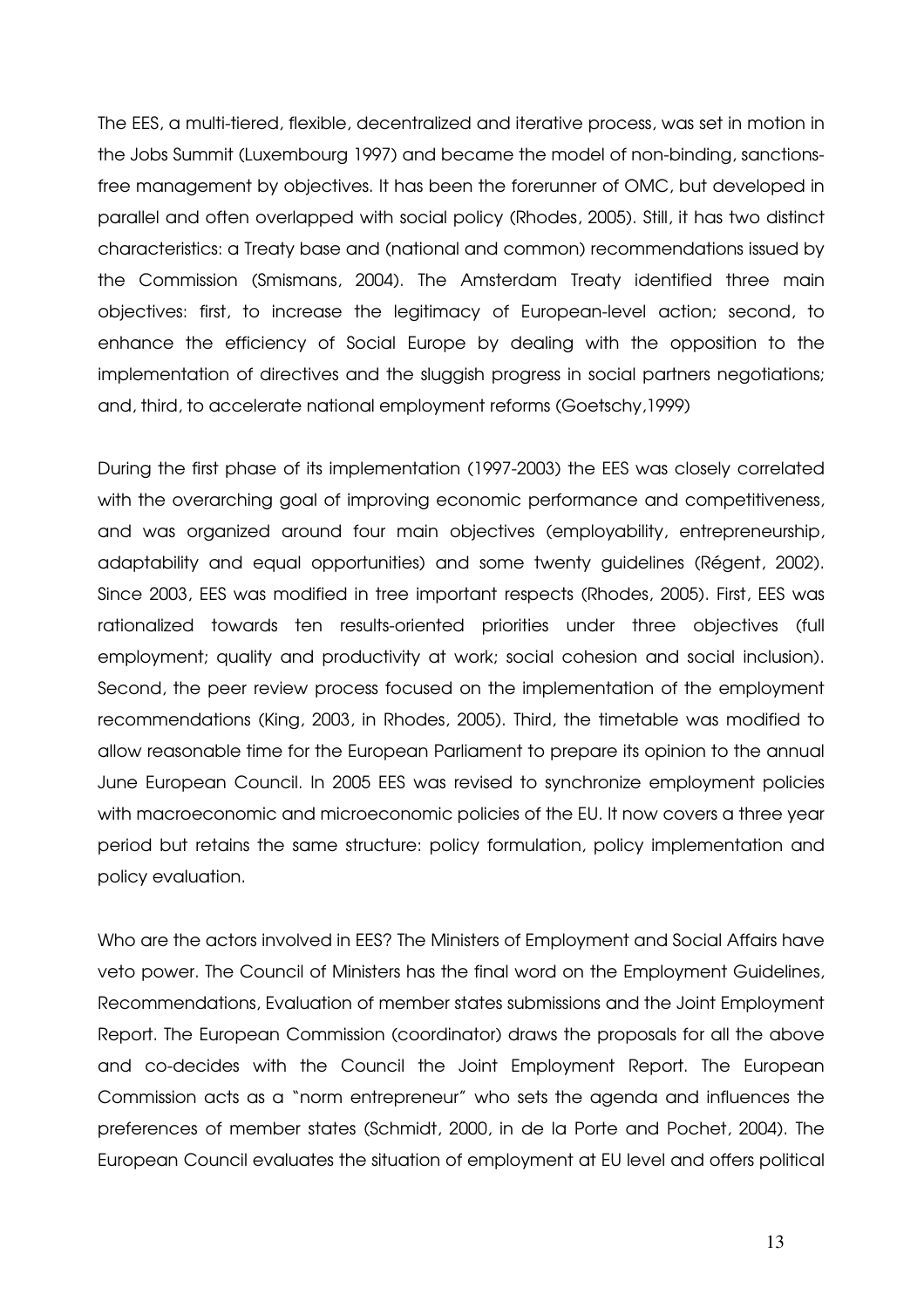guidance to the Commission and the Council. The European Parliament and the representatives of civil society have a mere consultative, and until recently marginalized, role. The list of mandatory consultative participants further includes: the national partners, the Economic and Social Council, the Labour and Social Affairs Council, the Employment Committee, and the Committee of Regions. National governments have the most important role in the proper implementation of the Guidelines. They formulate and adopt the NAPs for Employment and submit their implementation reports to the Commission.

#### The EES impact on member state policy

The five-year review (2002) of the EES process included "national impact evaluation studies" by the member states and "an aggregate assessment of labour market performance at EU level" by the Commission. The creation of 10 million new jobs and the reduction of 4 million unemployed were attributed to the more active unemployment policies, which focused on training, education and tax incentives provision (Busby, 2005). Moreover, EES is thought to have spurred equal opportunity policies (Rubery, 2002, in de la Porte and Pochet, 2004). However, the review acknowledged that in most cases there was no uniform impact across countries (Mosher and Trubek, 2003; Régent, 2002). Marginal change was reported in the Netherlands (already had an advanced starting point) and in Italy, (reported "some reform stimulation" but insisted on subsidiarity and a more market-liberal approach). France and Greece reported significant changes in policies (e.g. real employment gains), policy making (improved social dialogue, long-term reform focus) and interministerial cooperation (Régent, 2002).

Given that all responsibility for the elaboration and implementation of NAPs lies with national governments (Garcia et al., 2004), the EES impact across member states varies with different responses of national authorities to the EES objectives. Differences in national welfare and industrial relations systems explain the resistance or readiness of governments to take in EES recommendations. Where labour markets were minimally regulated, governments were unlikely to adopt EES objectives such as the increased protection of vulnerable workers (Busby, 2005). Similarly, continental and Nordic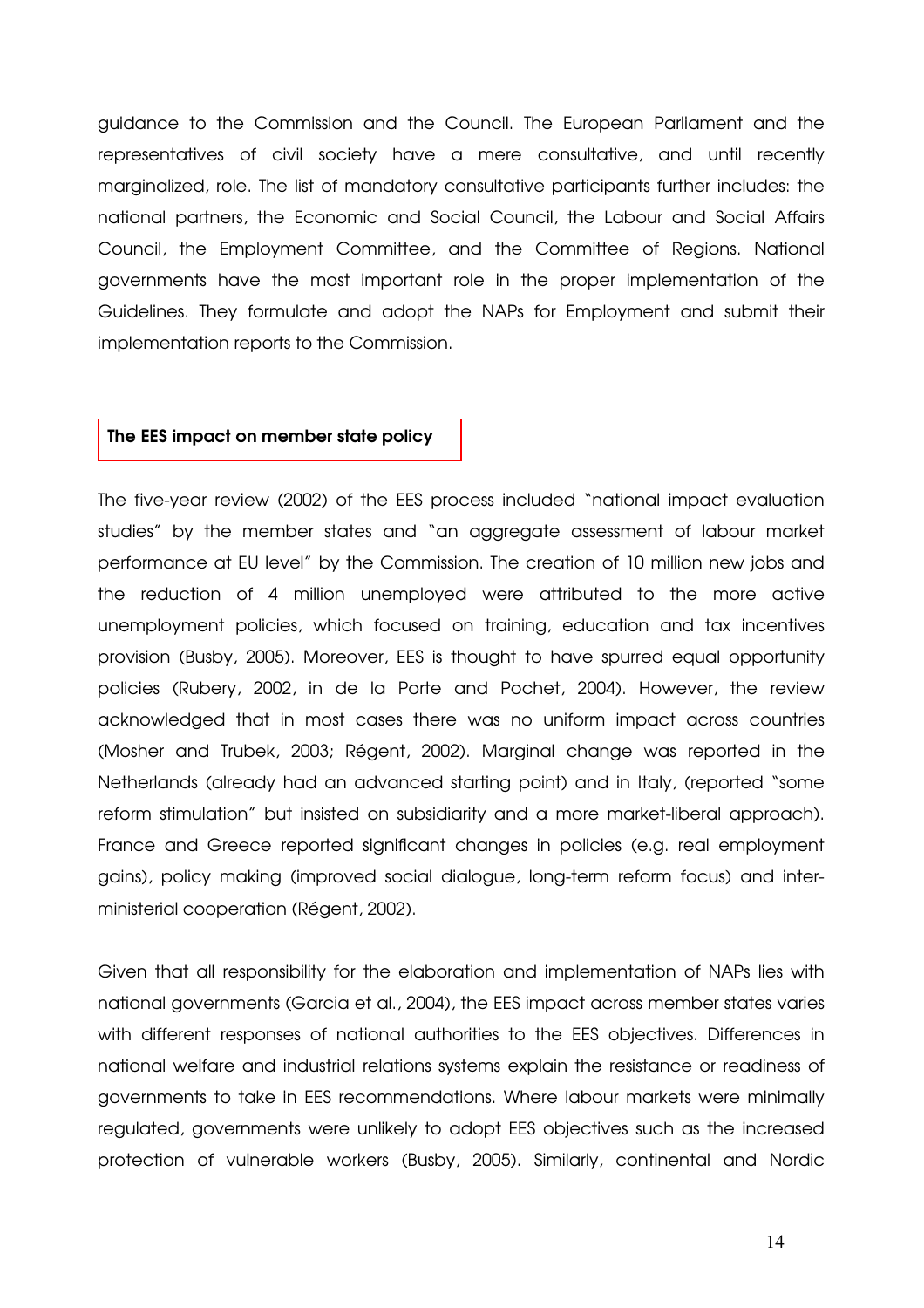countries were reluctant to cut back their generous welfare systems and adjust the balance between tax incentives and benefits in order to "make work a real option for all" (Sapir, 2005).

The impact of EES across member states also depends on the participation of social partners, local authorities and civil society throughout the process. Social partners have an important role in what the Employment Guidelines term "adaptability", whereas regional and local authorities have a particular role under the entrepreneurship pillar (Smismans, 2004). However, stakeholders have had a rather symbolic and fragmented role, which could not "maximize the impact of the NAPs" (Régent, 2002: 18). Their participation depended on the "degree of openness and the structure of political opportunity for participation and contestation within the EES" (Garcia et al., 2004). Let apart the Luxemburg case, NAPs were assessed by social partners as being "governmental rather than jointly produced documents" (de la Porte and Pochet, 2004: 74).

The impact of EES on member state policy has also varied across policy areas. Guidelines toward preventative unemployment policy and intensification of active unemployment policies have brought about more change than guidelines on more employment-friendly taxation systems (Mosher and Trubek, 2003). Mosher and Trubek attribute this variation both on the guidelines' structure and on the politics of policy change. Change is more likely to occur where the guidelines are specific, coupled with quantitative indicators and there is no sharp political opposition.

## Overall assessment of EES

The limited and largely differentiated participation of stakeholders has been one of the weakest points of EES (de la Porte and Pochet, 2004; Rhodes, 2005). In only seven countries did trade unions make a direct contribution to NAPs, and only six of them assessed the participatory conditions as satisfactory (de la Porte and Pochet, 2004). In terms of local action, only in Sweden were the Local Action Plans coherent with NAPs and reflected EES policy objectives (ibid.). Such findings show that EES did not alter significantly the existing opportunities for participation. Nonetheless in some cases the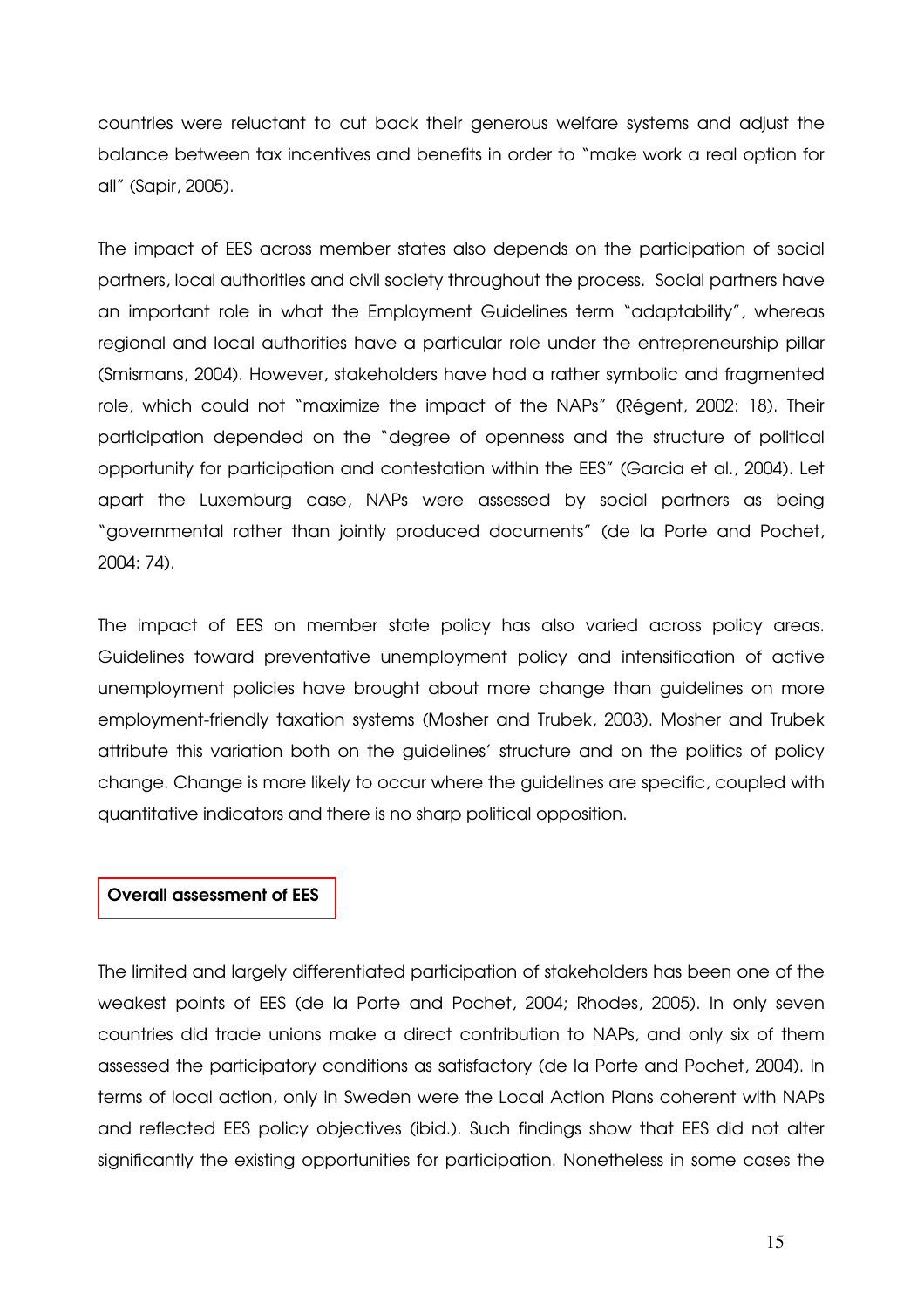inclusion of stakeholders was promoted, as in the UK (which had been lagging well behind), Sweden (which put a new emphasis at the local level), and Germany (where a corporatist structure was already at place) (Garcia et al, 2004). However, in cases like Spain, EES failed loudly to reinforce the social dialogue that had broken since 1997 (ibid.)

Moreover, there has been little evidence whatsoever of an effective learning process yielding substantial outcomes (de la Porte and Pochet, 2004). Looking at the member states' evaluations, only the Netherlands has reported a modest level of learning (Mosher and Trubek, 2003). In short, no overall change of goals or priorities has taken place as a result of learning promoting mechanisms (ibid). The adoption of EES is thought to be "driven by political bargaining rather than by learning" (de la Porte and Pochet, 2004: 74).

Nevertheless, there is one area where, despite the heterogeneity of priorities, national authorities have reached "an overwhelming agreement": the employment guidelines (Scharpf 2002; de la Porte et al., 2001). The five-year review attributes the substantial advancement in labour market performance across the EU exactly to the enhanced co-ordination in the areas covered by the guidelines (Busby, 2005). European authorities also report clear evidence of partial convergence and diversity accommodation, mainly arising from the consensus on agency and policy domains that should be "cut across" (Mosher and Trubek, 2003).

Overall EES seems to be unable to impinge on the balance of power in any member state, but it may be qualified to bring about change in national laws, policies and budgetary allocations (ibid.). We find arguments about an EES effect as most convincing in cases where modest adjustment of social systems was an already accepted reform. Therefore the added value of EES rests, at best, in providing modest reformers with arguments, and in pinpointing good policies and efficient ways of benefiting from existing resources (ibid.). EES may have a "catalyzing influence" for developments that are already taking or are bound to take place: this is a potential that should neither be neglected nor exaggerated since it is both hard to ascertain and to measure (Büchs, 2003).

16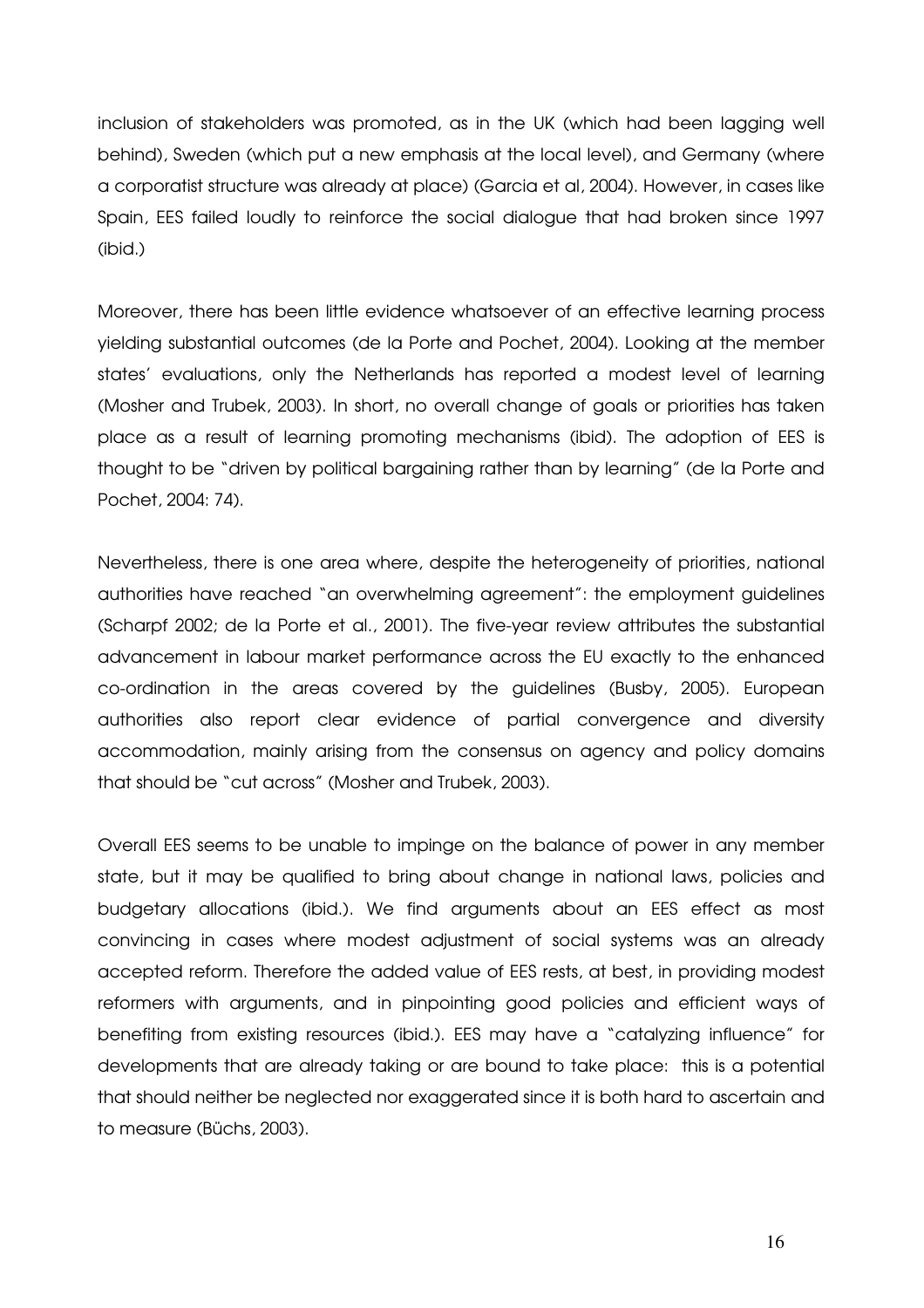# Future Challenges

International trade and labour competition from Asia altered the challenges of globalization for the EU, producing "ever-increasing income divergences between skill sectors, with Asia having a labour cost advantage" (Giddens, 2006; Bosco et al., 2004; Ingham et al., 2005). Within the Union, the latest round of enlargement has increased significantly the diversity in performance, cohesion, and regional variations (Ferrera, 2006; Bosco et al., 2004). EES targets in the EU-25/27 now appear even more ambitious to achieve (Ingham et al., 2005).

The range of production that may be outsourced in the EU, due to Asian competition, is not limited in low-cost goods, but increasingly expands to IT goods and financial, legal and medical services (Giddens, 2006). In strictly market-liberal terms, EES social protection risks making European labour markets less flexible (or more inflexible) and therefore less competitive, yielding substantial costs in terms of jobs and growth (Diamond, 2006). However, it may be the case that globalization and national welfare states are mutually supportive, with the former providing financial resources to the latter, and the latter providing sustainable and positive role to the former through proper redistribution of gains (Vobruba, 2003). In this case, the challenge for Social Europe is to serve the twin priorities of social justice and economic competitiveness (Diamond, 2006). EES has to take into consideration the rising inequalities caused by structural trends of the global economy (ibid.) but it also needs to develop new areas of comparative advantage vis à vis the Asiatic countries.

Given their low cost labour force and flexible labour markets, accession countries may have a key role in re-establishing Europe's position in the global economy, compared to older member states (ibid). In practice, however, even these countries "are struggling to stay competitive (..) and look for ways to produce more high-tech goods and services" (Barysch, 2005: 2). The so much feared waves of immigrants or capital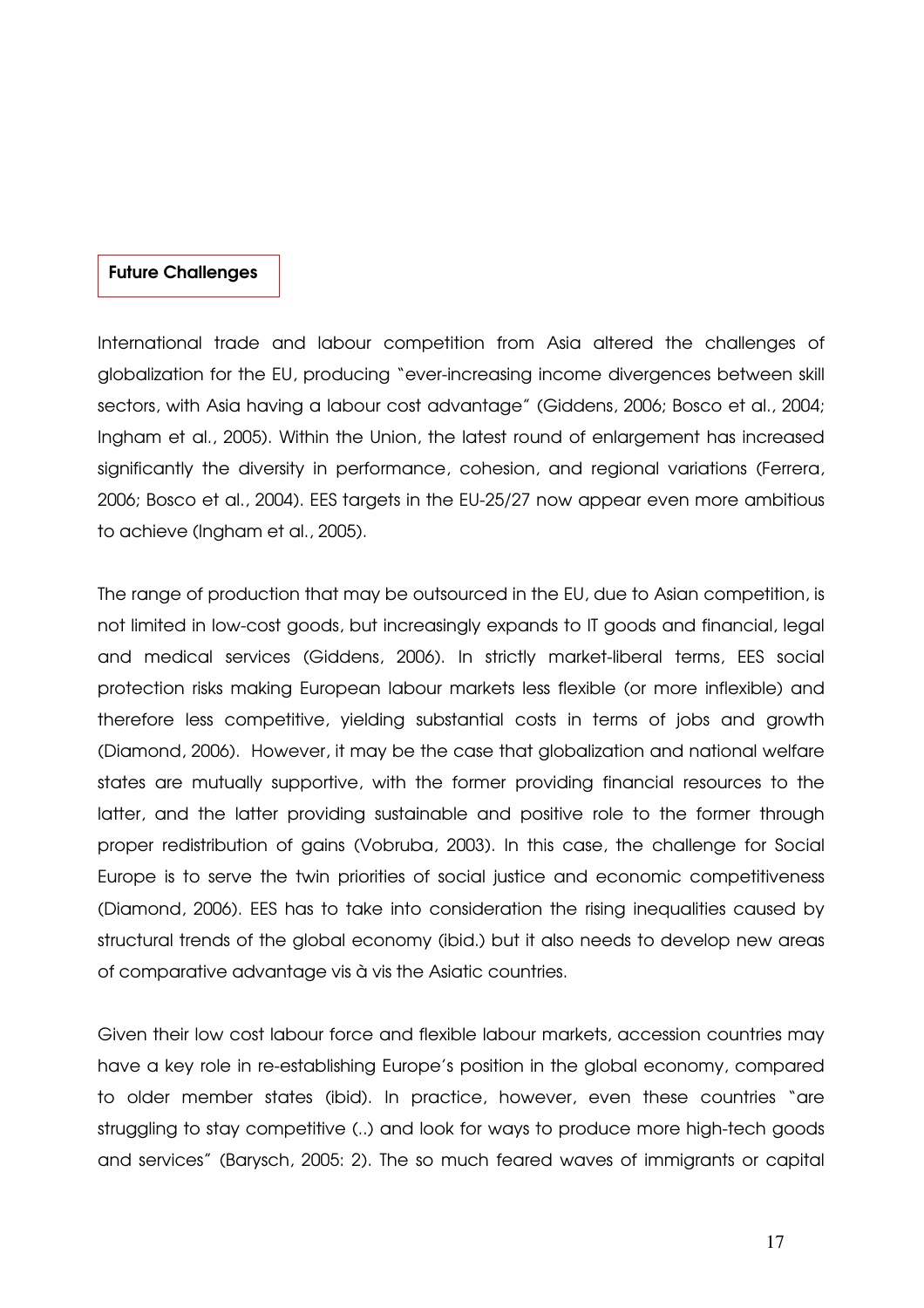flows from the old members eastwards were never realized. In fact, the most pronounced change brought about by enlargement was the increase in regional variation (2) and heterogeneous priorities. EES risks increasing regional disparities by leading to a "territorialization of employment policy" in favour of the already successful regions which are highly unlikely to support redistributive policies in favour of the poorer regions (Busby, 2005).

#### Modernising employment policy in the EU: potential reform directions

The need for a more focused - better targeted - cohesive strategy and streamlined approach refers to the necessity of linking the EES with European economic policy through streamlined timetables, fewer guidelines with broader perspective, enhanced involvement of stakeholders and shift to results-oriented medium-term planning (Table I). However, these amendments, already part of the New Employment Package, do not alter the hierarchy between the EES and Broad Economic Policy Guidelines nor bridge their separate policy agendas (Begg, 2003; Busby, 2005). There is still a need for a more coherent approach between multiple economic and social issues (Ferrera, 2006; Bosco et al., 2004).

- - - - - - - - - - - - - - - - - - - - - - - - - - - -TABLE 1 somewhere here - - - - - - - - - - - - - - - - - - - - - - - - - -

The relaunched Lisbon strategy (Lisbon II) sought to address such weaknesses. The Integrated Guidelines for Growth and Employment (EC 2005) incorporated EES and BEPGs into one document (3). Arguably, the degree of integration is probably not as high as it was meant to be. Though the new IG/ coordination process represents an improvement, contestation between economic and employment actors continues to exist (Zeitlin, 2006).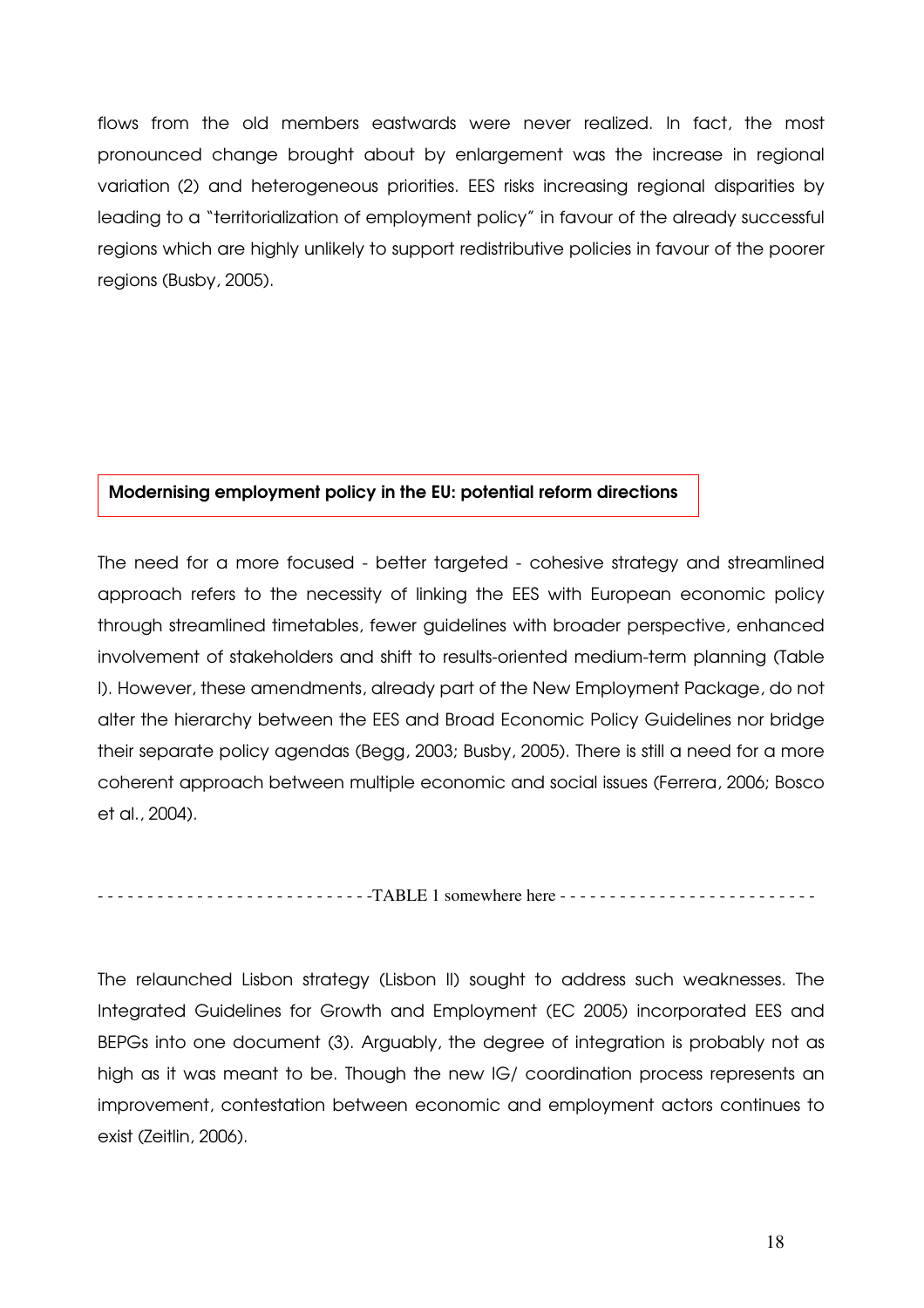To boost EU competitiveness and job creation EES needs to put extra emphasis on qualitative targets, such as service design, affordability and quality (Ferrera, 2006). As Busby (2005) notes "the danger of combining job creation with a shift away from social protection is that the resulting increases in employment are likely to take place at the expense of many of the policy priorities identified in the employment guidelines" (Busby, 2005 : 35). EES has yet to define new areas of comparative advantage, such as technologies or social and environmental expertise (Bosco et al., 2004).

## Concluding remarks

On the basis of our discussion of the OMC and EES, we would like to agree with the opinion that new modes of governance are not alternatives to traditional modes of government, but innovative ways of supplementing the efforts of national governments to attempt reform of social and employment policies. They help national governments to follow parallel if not converging paths towards social and employment policy reform.

In this paper we have argued that new modes of governance are already an integral part of EU social and employment policy. Less than a decade after their inception OMC and EES are considered to be innovative policy tools. There is almost no talk of abandoning these tools, which is a sign that such new modes of governance have gained some legitimacy. Nevertheless, if the OMC and the EES are to develop and perhaps to be transplanted in other policy areas, it would be pertinent to assess their strengths and weaknesses so far. This is what we try to recap in the concluding section of this paper. We first summarize the advantages and disadvantages of the OMC with regard to social policy; we then do the same with regard to employment policy, focusing on the EES.

The OMC has partly lived up to the preliminary expectations it had raised. This new mode of governance made governments more sensitive to social inclusion and has added to a comparative, cross-national understanding of the factors contributing to poverty and social inclusion. Some policy adjustment, policy learning, provision of information about and monitoring of poverty and social exclusion and specification of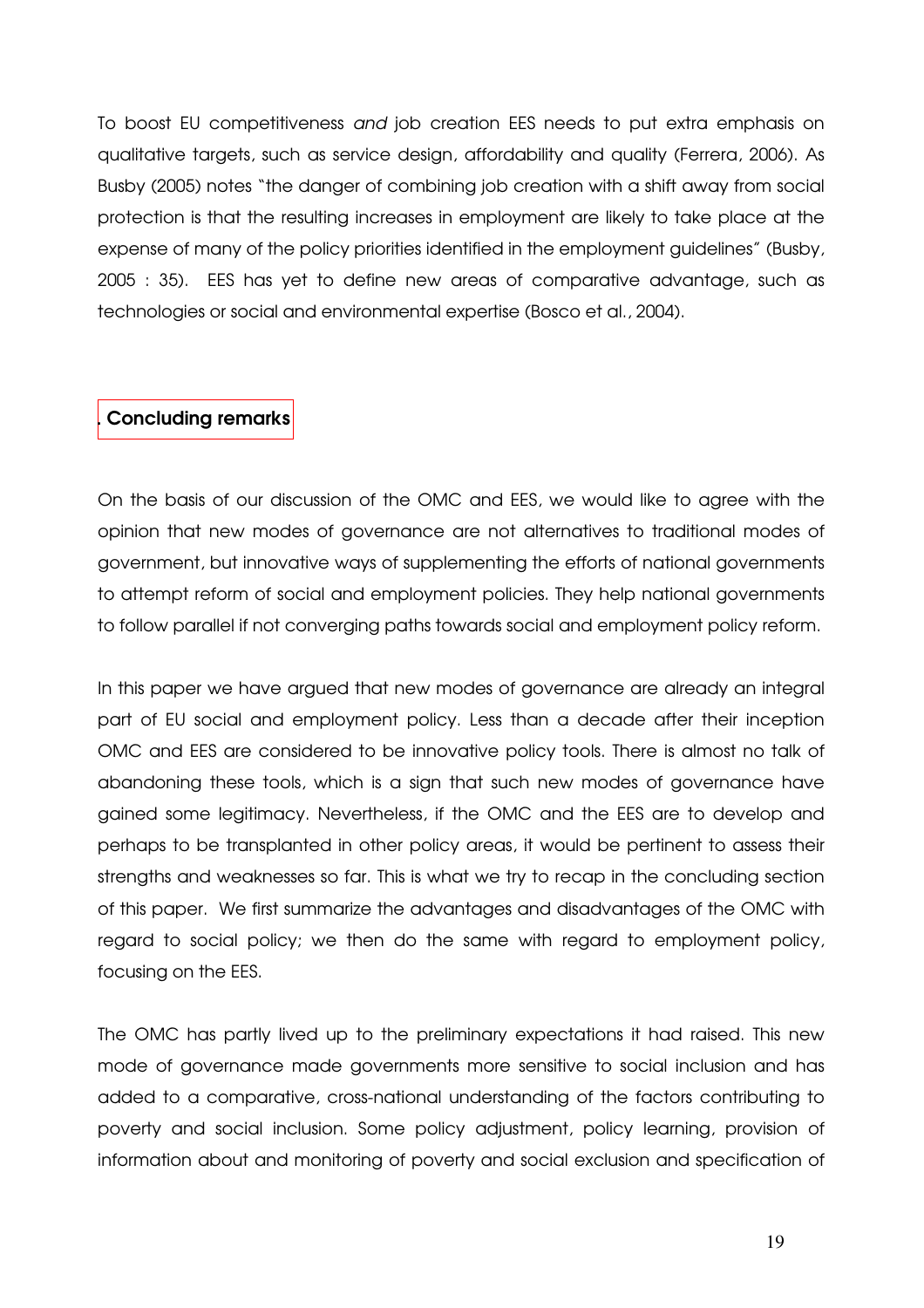policy weaknesses may be attributed to the OMC. On the other hand, the method needs to become more coherent, simple and rational, may be extended and tested in more policy areas and should be more open to public scrutiny. It may be that such a soft law approach will yield more results if implemented in conjunction with the hard law approach.

As far as the EES is concerned, we observed that this new mode of governance has contributed to a growing consensus in the EU on employment guidelines as well as to increased coordination and convergence among EU member-states in the area of employment. While the EES has not upset the domestic balance of power in the field of employment in individual EU member-states, it has been a source of arguments and examples in favour of modest policy reform and has facilitated policy shifts in cases where national governments had already embarked on reforms. It seems that EES also needs streamlining, more cohesion, closer coordination with the EU's economic policies, enhanced involvement of relevant stakeholders, emphasis on results-oriented planning and qualitative target setting.

Both the OMC and the EES have contributed significantly in "bridging the gap between negative and positive integration" (Ferrera et al., 2002), and have had some promising impact on social and employment policies. It is true that EES, the precursor of OMC, has been more penetrative so far compared to the OMC in social policy, partly due to its entrenchment in the Amsterdam Treaty and its explicit connection to the economic policy and the BEPGs since 1997. Still, the impact of OMC on "infant" social policies is not at all negligible, and its added value in building an acquis communautaire in new policy areas is vital. Ultimately both OMC and EES have contributed in launching decentralized policy-view exchange by introducing new policy-making paradigms that challenged established ideas.

Nevertheless, there is always ample space for improving their performance and modernizing their objectives and processes. As already noted, streamlining and specificity of targets, greater coherence, coordination and integration with other related policies at the macro- and micro- level are a constant challenge, magnified by the large disparities of an enlarged EU-27. External challenges, such as those created by globalization and enlargement, as well as others that have an important internal

20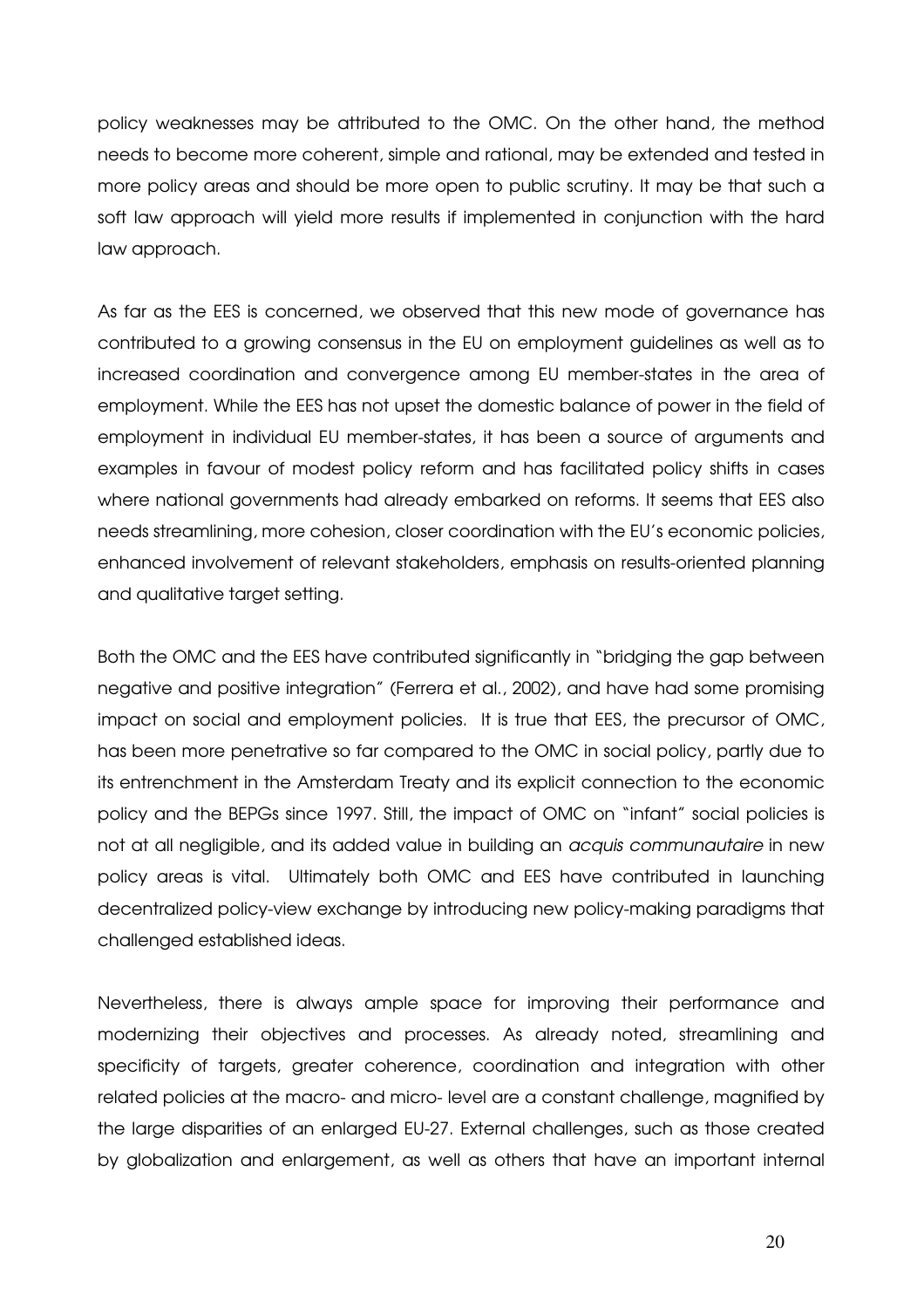dimension, such as ageing population, income inequality and social exclusion, provide grounds for modifications that may raise OMC and EES out of the realm of "symbolic politics" (term used in Metz, 2005: 10-11). The modernization of targets may affirm the necessity to establish synergies between soft and hard regulation modes of governance. Above all, however, it is a process that will need, somehow down the road, to clarify the overall objective (ibid.) of OMC and EES, i.e. whether they seek to establish a process of policy learning or one of policy coordination. For at the core of the problem lies the inherent tension between decentralized governance and the need to deliver collective European policy effectiveness.

\*Acknowledgements: This paper was presented at the annual conference of the Network of Excellence "Reconciling Work and Welfare" (RECWOWE) in June 2007 in Warsaw. The authors would like to thank Denis Bouget, Bruno Palier and Klaus Armigeon, co-ordinators of RECWOWE.

#### **ENDNOTES**

- (1) Some doubts have been expressed on whether democratization of OMC can be dealt with in terms of an improved role for the EP (Collignoon et al., 2005). Proposals have been made for a parliamentary dimension to the OMC, either national (Duina and Raunio, 2006) or combines national and European (Tsakatika, 2006).
- (2) Ferrera (2006) notes that some 92 percent of the population of the new member states lives in regions where GDP per capita is below 76 percent of the EU25 average.
- (3) The eight employment guidelines in the IGs (2005-08) included, apart from the objective of full employment, improved quality and productivity at work, and social/territorial cohesion: the promotion of a new lifecycle approach to work; inclusive labour markets for job-seekers and disadvantaged people; improved matching of labour market needs; flexibility combined with employment security and reduction of labour market segmentation; employment friendly wage and other labour cost developments; expansion and improvement of investment in human capital; adaptation of education and training systems in response to new competence requirements.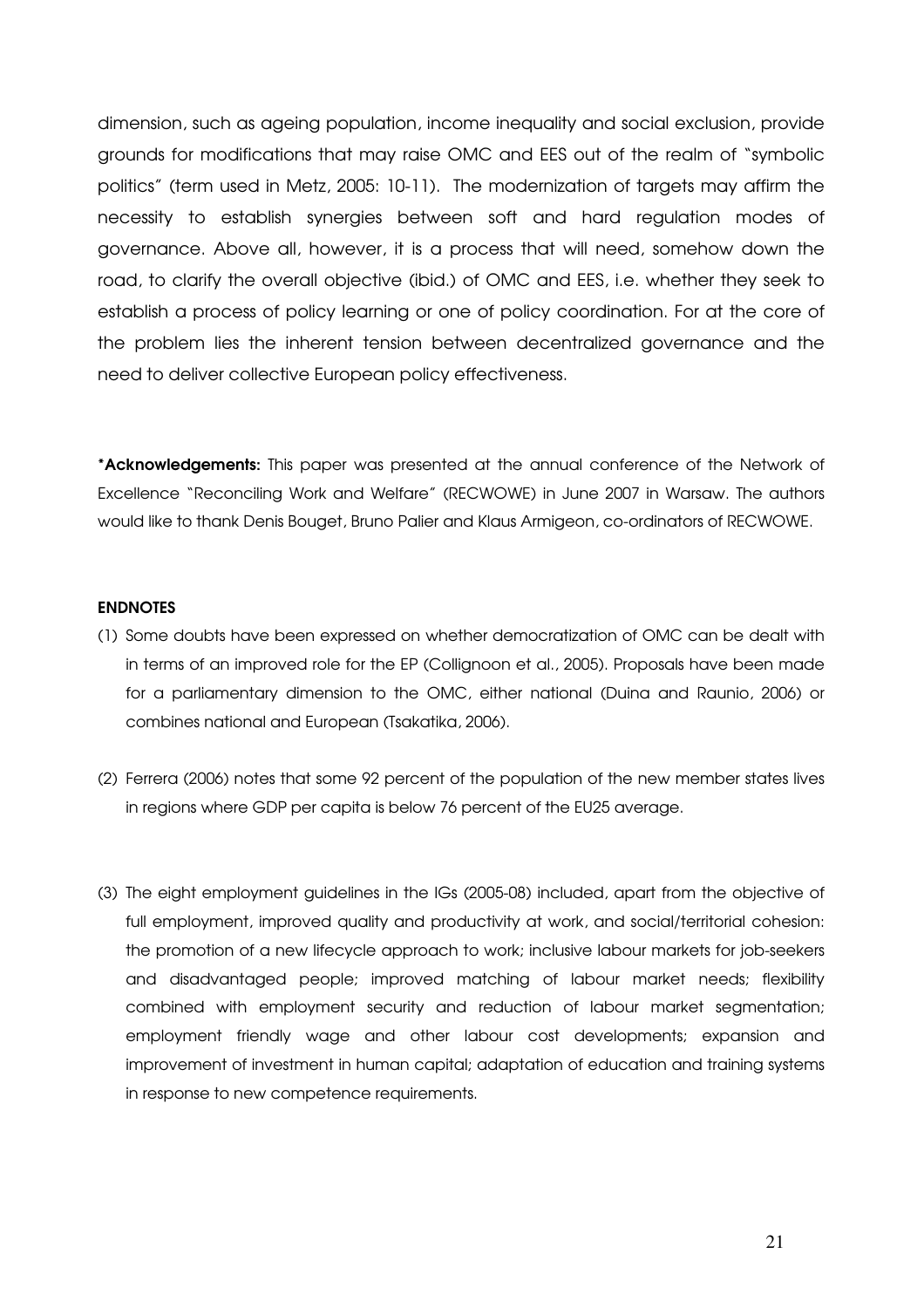#### **REFERENCES**

Arrowsmith, J., K. Sisson and Marginson P. (2004), "What can 'benchmarking' offer the open method of co-ordination?", Journal of European Public Policy, 11 (2) : 311-328.

Bache, I. and George S. (2006), Politics in the European Union, 2<sup>nd</sup> edition, Oxford: OUP.

Barysch, K. (2005), *East versus West? The European Economic and Social Model after* Enlargement, Centre for European Reform Essays, CER, London

Begg, I. (2003), Hard and soft economic policy coordination under EMU: problems, paradoxes and prospects, Working Paper Series No.103, Center for European Studies, Cambridge: Harvard University.

Begg, I. and Berghman J. (2002), "Introduction: EU social (exclusion) policy revisited?", Journal of European Social Policy, 12 (3) : 227-239.

Borrás, S. (2006), "Institutional Leadership: The European Commission and the Lisbon Strategy" paper presented at the ECRC funded seminar: "Governance after Lisbon", University of Edinburgh.

Bosco, A. et al. (2004), Lisbon Revisited – Finding a New Path to European Growth, EPC Working Paper 08, Brussels: The European Policy Centre.

Büchs, M. (2003), "Methodological and Conceptual Issues in Researching the Open Method of Co-ordination", in Linda Hantrais (ed.), Researching the European Social Model from a Comparative Perspective, Cross-National Research Papers, Seventh Series, No.1, European Research Centre.

Busby, N. (2005), "Pulp Fiction or Hard Fact? The Development of a European Employment Policy", Journal of Contemporary European Research (JCER), 1 (2)

Chalmers, D. and Lodge M. (2003), The Open Method of Co-ordination and the European Welfare State, Discussion Paper No.11, ESRC Centre for Analysis of Risk and Regulation, LSE.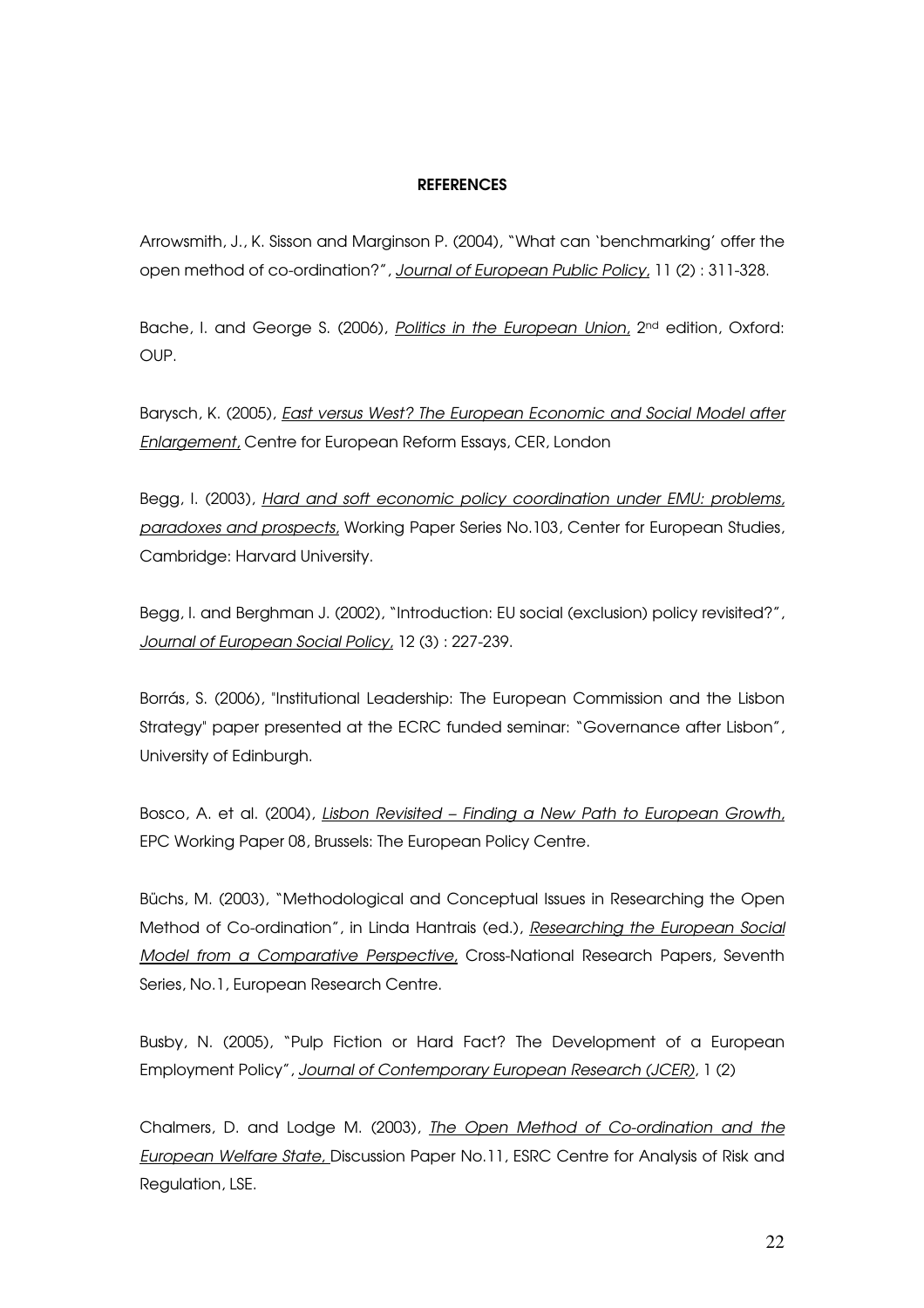Collignon, S., Dehousse R., Gabolde J., Jouen M., Pochet P., Salais R., Sprenger R.-U. and Zsolt de Sousa H. (2005), The Lisbon Strategy and the Open Method of Coordination: 12 recommendations for an effective multi-level strategy, Policy Paper No.12, Notre Europe.

Commission of the EC (2003), "Communication from the Commission to the Council, the European Parliament, the European Economic and Social Committee and the Committee of the Regions" COM (2003) 312 final, Brussels.

de Búrca, G. and J. Zeitlin (2003), Constitutionalising the open method of coordination : What should the Convention propose ?, CEPS Policy Brief No.31, CEPS, Brussels.

de la Porte, C. (2002), "Is the Open Method of Coordination Appropriate for Organizing Activities at European Level in Sensitive Policy Areas?", European Law Journal, 8 (1) : 38-58.

de la Porte, C. and Pochet P. (2004), "The European Employment Strategy: Existing research and remaining questions", Journal of European Social Policy, 14 (1) : 71-78.

de la Porte, C., Pochet P. and Room G. (2001), "Social benchmarking, policy making and new governance in the EU", Journal of European Social Policy, 11 (4): 291-307.

de la Rosa, S. (2005), "The Open Method of Coordination in the New Member States—the Perspectives for its Use as a Tool of Soft Law", *European Law Journal*, September, 11(5) : 618–640.

Deganis, I. (2006), "The Politics Behind Consensus: Tracing the Role of the Commission within the European Employment Strategy", Journal of Contemporary European Research, 2 (1) : 21-40.

Diamond, P. (2006), "Introduction", in The Hampton Court Agenda: A Social Model for Europe, Policy Network, London.

Duina, F. and Raunio T. (2006), "The Open Method of Coordination and National Parliaments: Further Marginalization or New Opportunities?" Paper prepared for the 15th International Conference of the Council for European Studies, Chicago.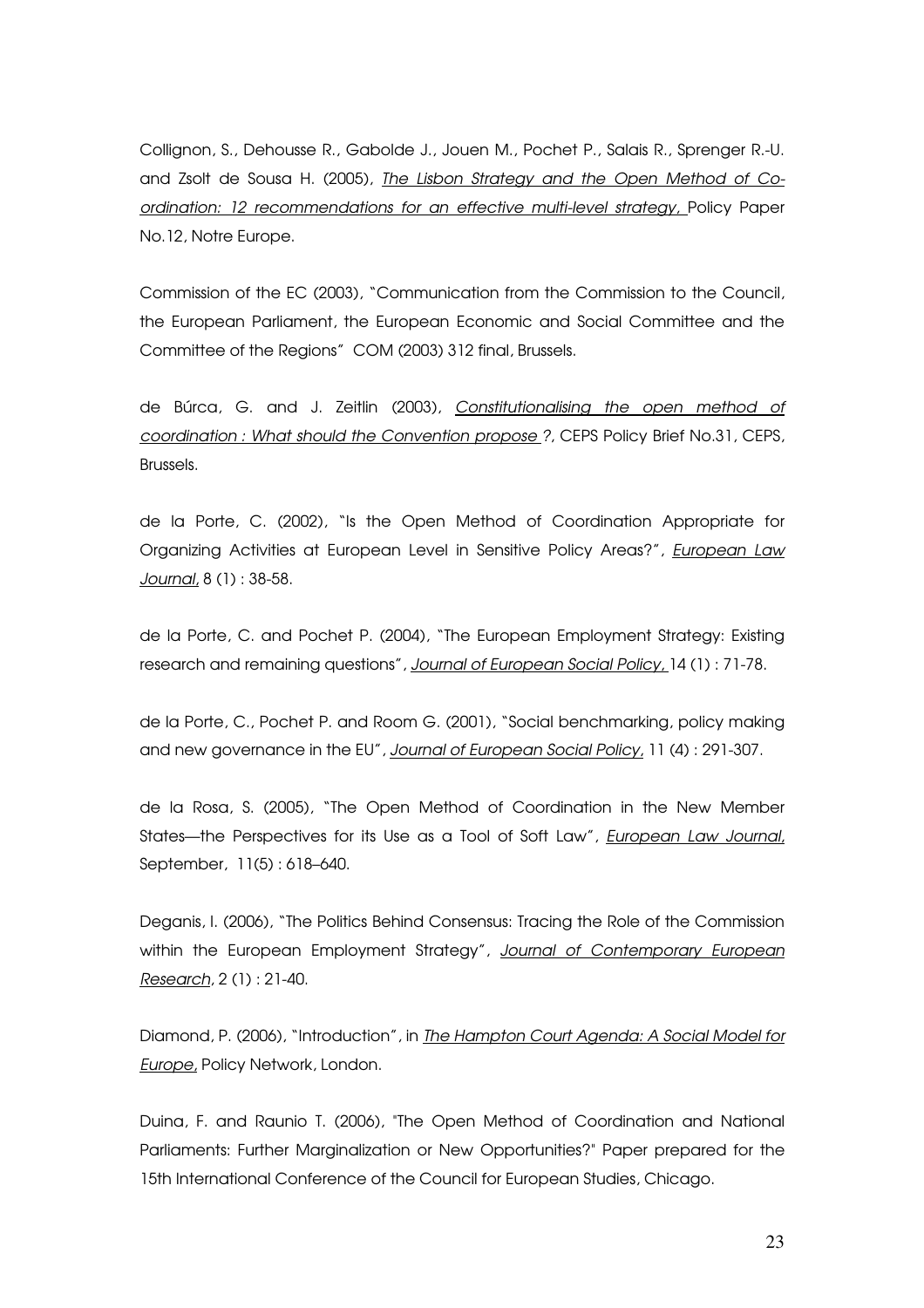European Commission (2005), Communication from the Commission on the Social Agenda, COM (2005) 33 final, 9 February, Brussels.

Ferrera, M. (2005), Friends or Foes? The EU and National Social Models, URGE Working Paper 4/2005, URGE, Moncalieri.

Ferrera, M. (2006), "The Caring Dimension of Europe: How to make it more visible and more rigorous", in The Hampton Court Agenda: A Social Model for Europe, Policy Network, London.

Ferrera, M., Matsaganis M. and Sacchi S. (2002), "Open coordination against poverty: the new EU 'social inclusion process'", Journal of European Social Policy, 12 (3): 227-239.

Ferrera, M. and Sacchi S. (2004), The Open Method of Coordination and National Institutional Capabilities: The Italian Experience, Working Paper 2/2004, URGE, Moncalieri.

Garcia, M., Salzmann A.C. and Pradel M. (2004), The European Employment Strategy: An example of European Multi-level Governance, SEI Working Paper No.77, Sussex European Institute.

Giddens, A. (2006), "Debating the Social Model: Thoughts and Suggestions", in The Hampton Court Agenda: A Social Model for Europe, Policy Network, London.

Goetschy, J. (1999), "The European Employment Strategy: Genesis and Development", *European Journal of Industrial Relations*, 5 (2): 117-137.

Ingham, M., H. Ingham, H. Bıçak, and M. Altinay (2005), "The impact of (more) enlargement on the European Employment Strategy", Industrial Relations Journal, 36 (6): 456–477.

Leibfried, S. (2005), "Social Policy: Left to the Judges and the Markets?", in H. Wallace, W. Wallace and M.A. Pollack (eds) Policy-Making in the European Union, 5<sup>th</sup> edition, Oxford: OUP.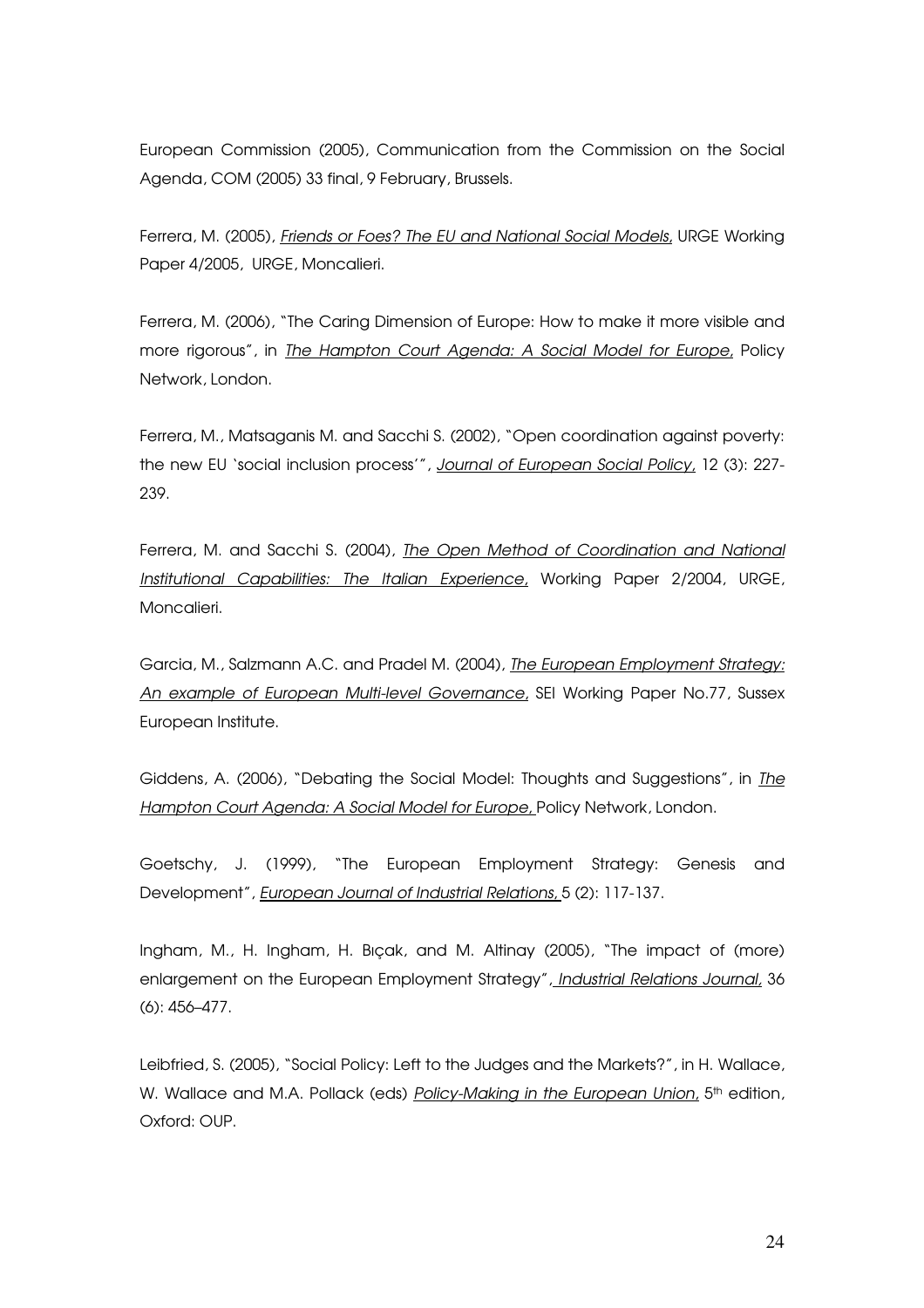Metz, A. (2005), Innovation in EU Governance? Six Proposals for Taming Open Coordination, CAP Policy Analysis No.1, CAP, München, November.

Mosher, J. and D.M. Trubek (2003), "Alternative Approaches to Governance in the EU: EU Social Policy and the European Employment Strategy", Journal of Common Market Studies, 41 (1): 63-88.

O' Connor, J.S. (2005), "Policy coordination, social indicators and the social policy agenda in the European Union", Journal of European Social Policy, 15 (4): 345-361.

Peters, G. B. and Pierre J. (2006), "Governance, Government and the State", in C. Hay, Lister, M. and Marsh D. (eds.), The State: Theories and Issues, Basingstoke: Palgrave Macmillan.

Pochet, P. (2005), "The Open Method of Co-ordination and the Construction of Social Europe: A Historical Perspective", in J. Zeitlin and P. Pochet (eds.) with L. Magnusson, The Open Method of Co-ordination in Action: The European Employment and Social Inclusion Strategies, Brussels: PIE-Peter Lang.

Radaelli, C. M. (2003), The Open Method of Coordination: A new governance architecture for the European Union?, Rapport No1, Sieps, Stockholm.

Régent, S. (2002), *The Open Method of Co-ordination: A supranational form of* governance?, Discussion Paper DP/137/2002, International Institute for Labour Studies, ILO, Geneva.

Rhodes, M. (2005), "Employment Policy: Between Efficacy and Experimentation", in H. Wallace, W. Wallace and M.A. Pollack (eds), Policy-Making in the European Union, 5<sup>th</sup> edition, Oxford: OUP.

Risse, T. (2004), "Global Governance and Communicative Action", Government and Opposition, 39 (2): 288-313

Rhodes, R. A. W. (1996), "The New Governance: Governing Without Government", Political Studies, 44: 652-667.

Sapir, A. (2005), Globalisation and the Reform of European Social Models, Bruegel Policy Brief, Issue 2005/01, Bruegel, Brussels.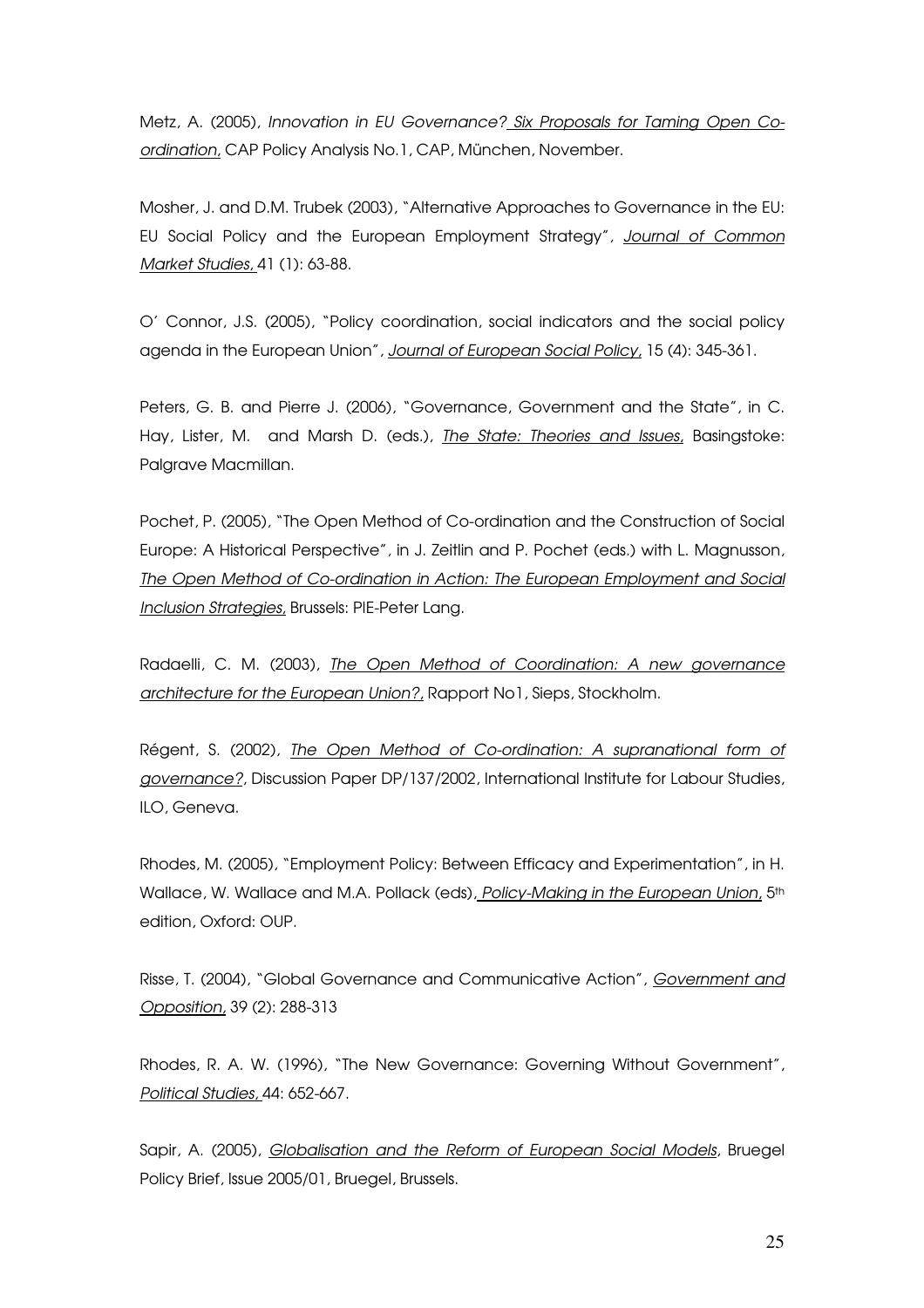Schäffer, A. (2004), "Beyond the Community Method: Why the Open Method of Coordination Was Introduced to EU Policy-making", European Integration online Papers (EIoP), 8 (13).

Schäffer, A. (2006), "A new form of governance? Comparing the open method of coordination to multilateral surveillance by the IMF and the OECD", Journal of European Public Policy, 13 (1): 70-88.

Scharpf, F.W. (2002), "The European Social Model: Coping with the Challenges of Diversity", Journal of Common Market Studies, 40 (4): 645-670.

Smismans, S. (2004), EU Employment Policy: Decentralisation or Centralisation through the Open Method of Coordination, EUI Working Paper LAW No.2004/1, European University Institute, Florence.

Social Platform (2005), Social Platform Contribution to the Evaluation of the Open Method of Coordination (OMC) on Social Protection and Social Inclusion, Platform of European Social NGOs, Bruxelles.

Trubek, D.M. and L.G. Trubek (2005), "The Open Method of Coordination and the Debate over 'Hard' and 'Soft' Law", in J. Zeitlin and P. Pochet (eds) with L. Magnusson, The Open Method of Co-ordination in Action: The European Employment and Social Inclusion Strategies, Brussels: PIE-Peter Lang.

Tsakatika, M. (2006), 'A parliamentary dimension for EU soft governance', paper presented at the CONNEX Seminar 'Democracy, rule of law, and soft modes of governance in the EU', Roskilde University, Denmark.

Vobruba, G. (2003), "Conceptualising the Impact of Economic Globalisation on the European Social Model", in Linda Hantrais (ed.), Researching the European Social Model from a Comparative Perspective, Cross-National Research Papers, Seventh Series, No.1, European Research Centre.

Wickham, J. (2002), The End of European Social Model: Before it Begun?, Briefing Paper for 'Infowork' Accompanying Measure, Employment Research Centre, Trinity College Dublin.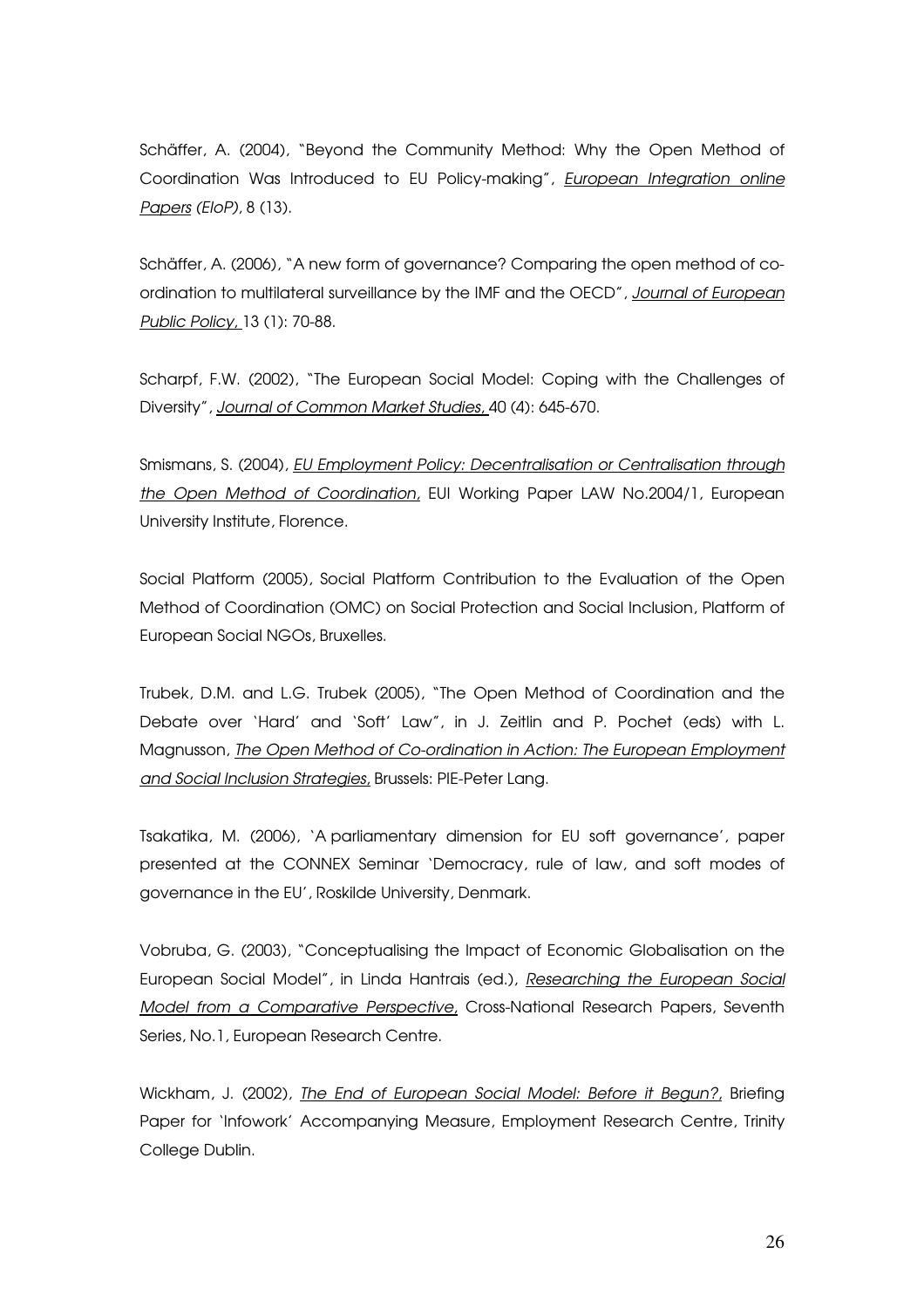Zeitlin, J. (2006), "The Lisbon Strategy, the Open Method of Coordination, and the Future of EU Governance." Presentation prepared for the conference on "Governance After Lisbon," University Of Edinburgh, Edinburgh, UK.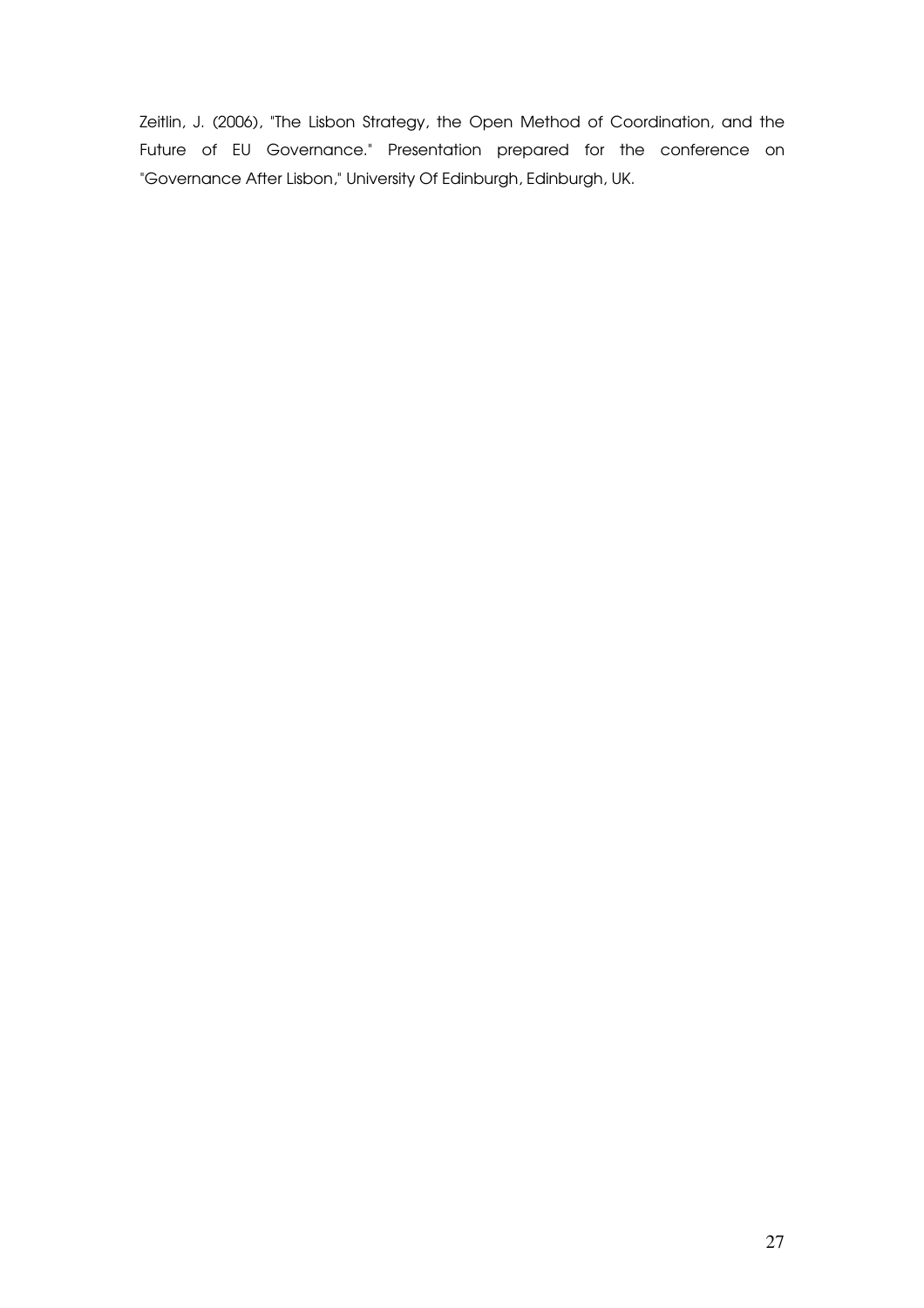# TABLE I

# The evolving structure of the European Employment Strategy

1998 4 main lines of action

13 guidelines

1999 4 pillars

22 guidelines

Annex on the need to develop quantitative targets/indicators

2000 4 pillars

21 guidelines

2001 5 horizontal objectives

4 pillars

18 guidelines

2002 6 horizontal objectives

4 pillars

18 guidelines

2003 Integrated guidelines

3 overarching objectives

10 guidelines + good governance stipulation

- 2004 As in 2003
- 2005 3 clear priorities

8 guidelines